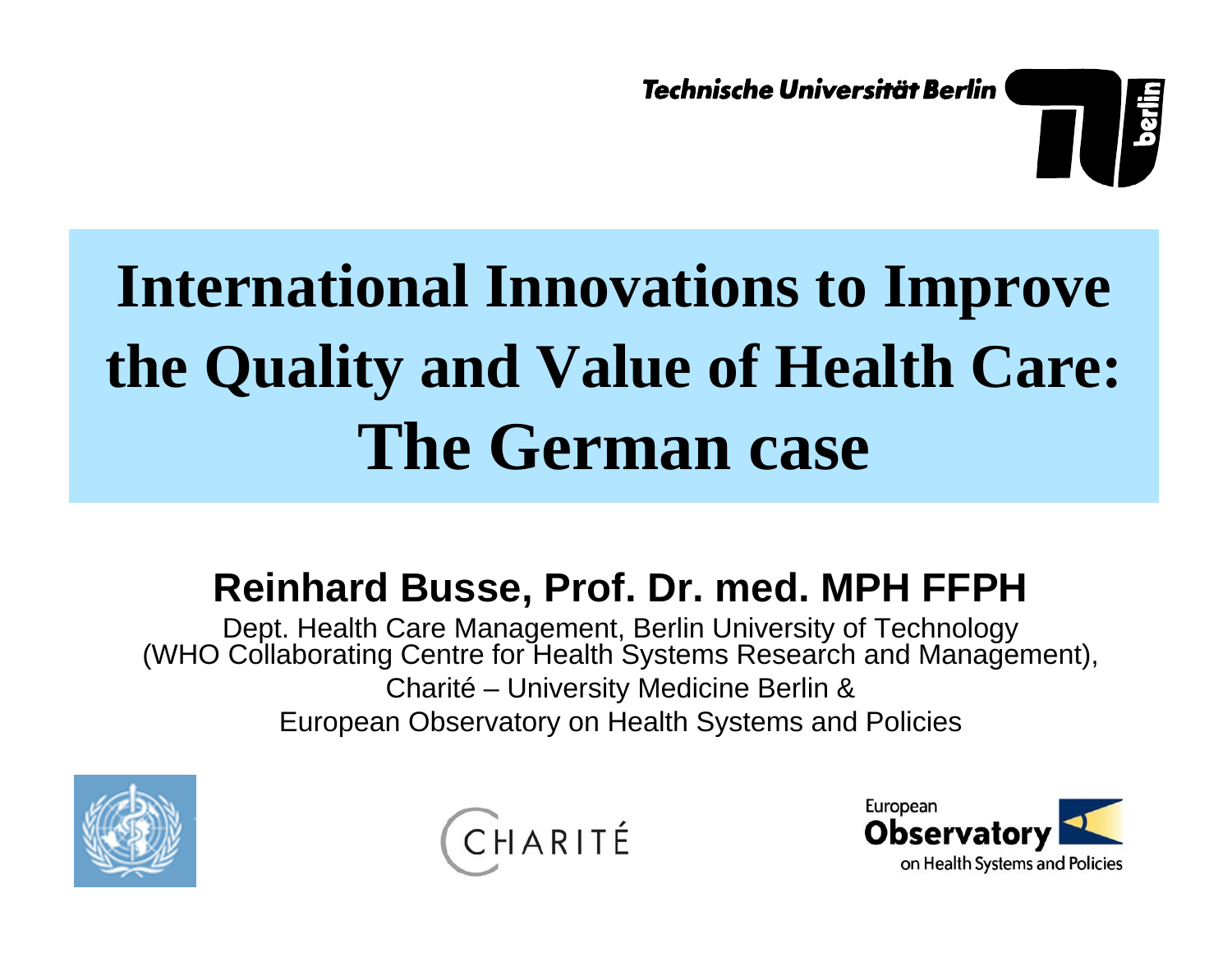

#### **Population Providers**

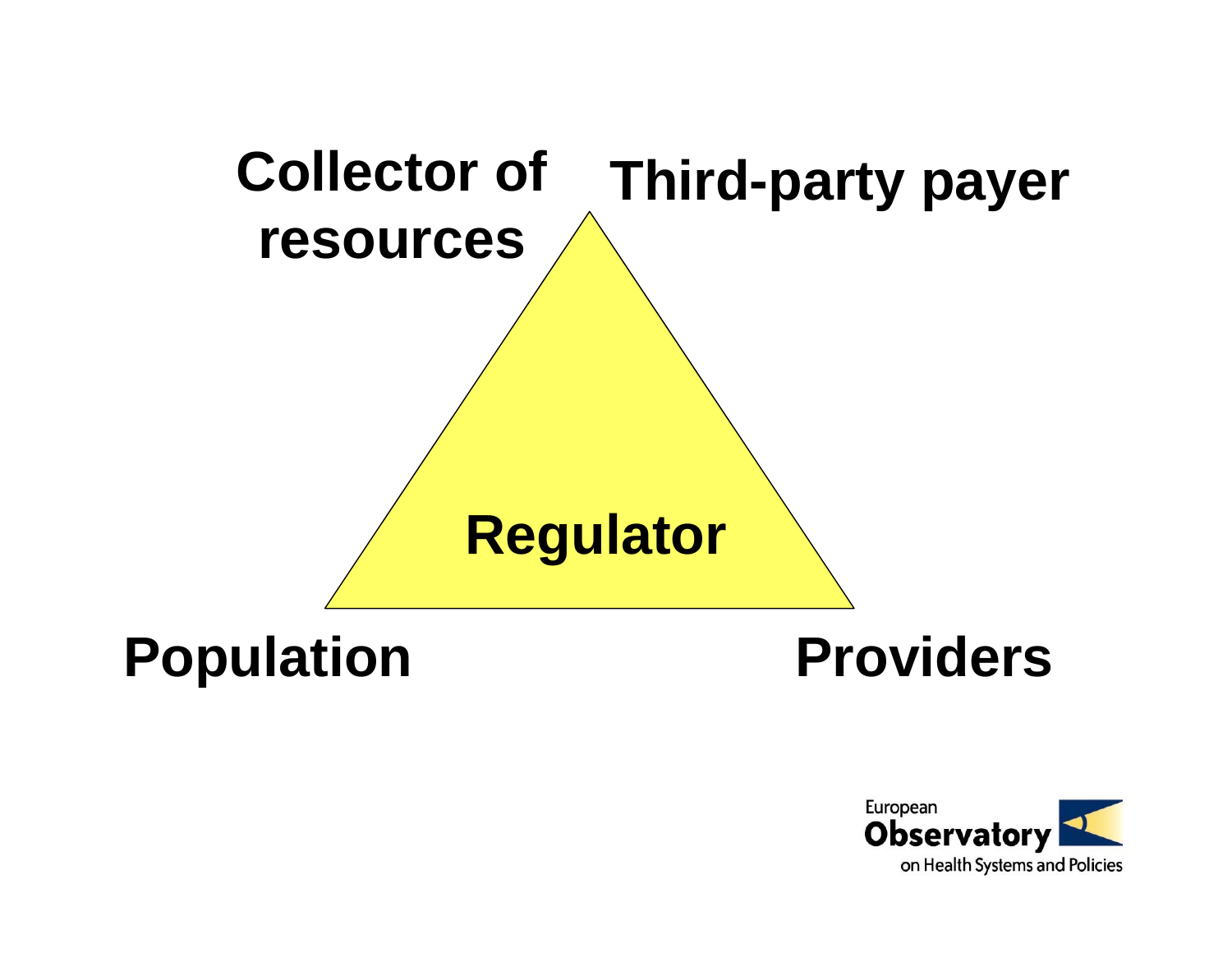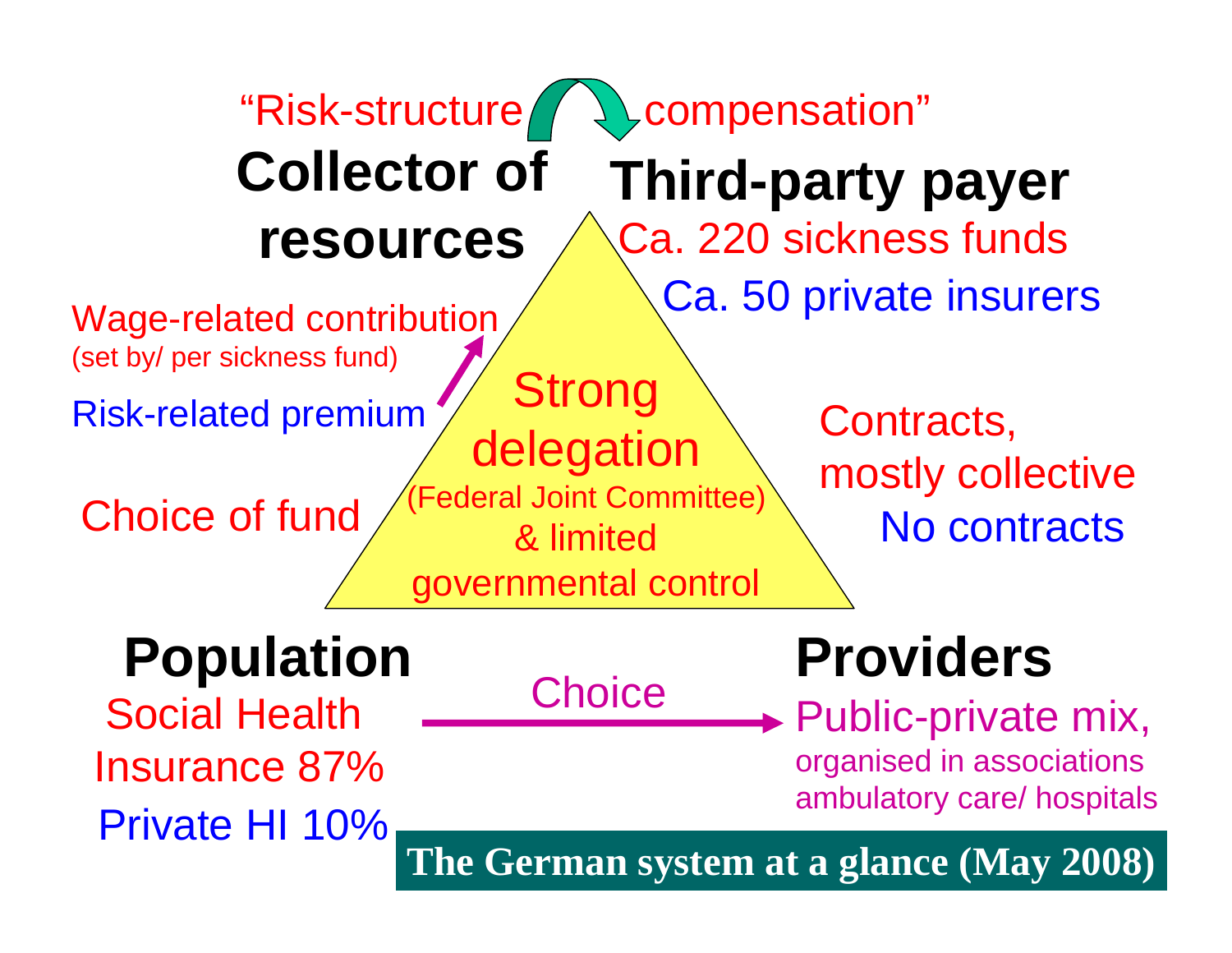## I will focus on three particular innovative examples:

- 1. Quality measurement/ management in hospitals  $\left(\frac{-}{5}\right)$  approaches) 2001
- 2. Disease Management Programs 2002
- 3. Evaluating cost-effectiveness ("value") of drugs 2008

*(while I will "forget" other approaches such as minimum volumes for certain procedures, hospital quality reports, mandatory quality managemen<sup>t</sup> systems …)*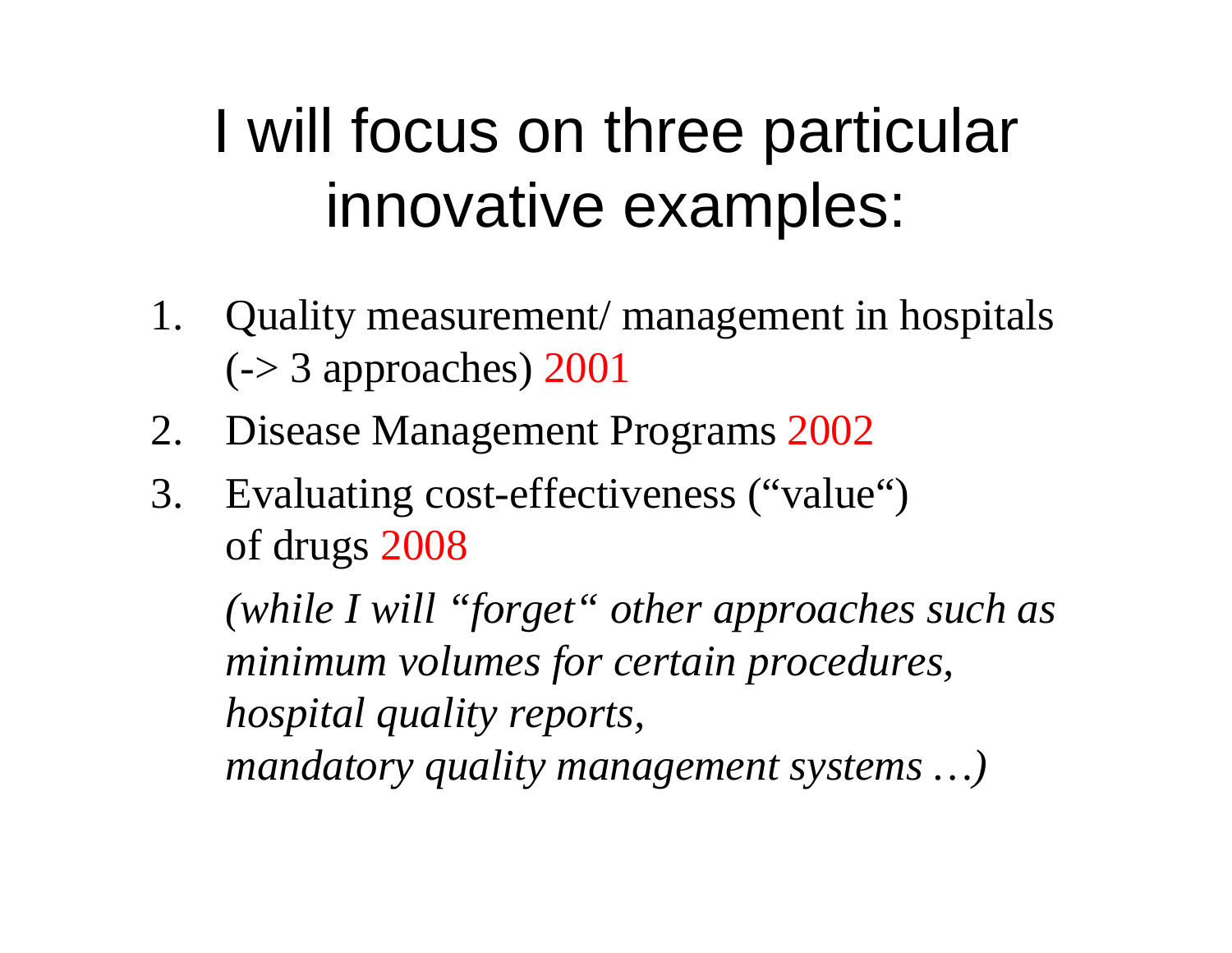#### **Federal Office for Quality Assurance (BQS)** since 2001 mandatory for all ca. 1,700 hospitals, 169 indicators, 2.8 million cases (17%), with feedback and "structured dialogue"

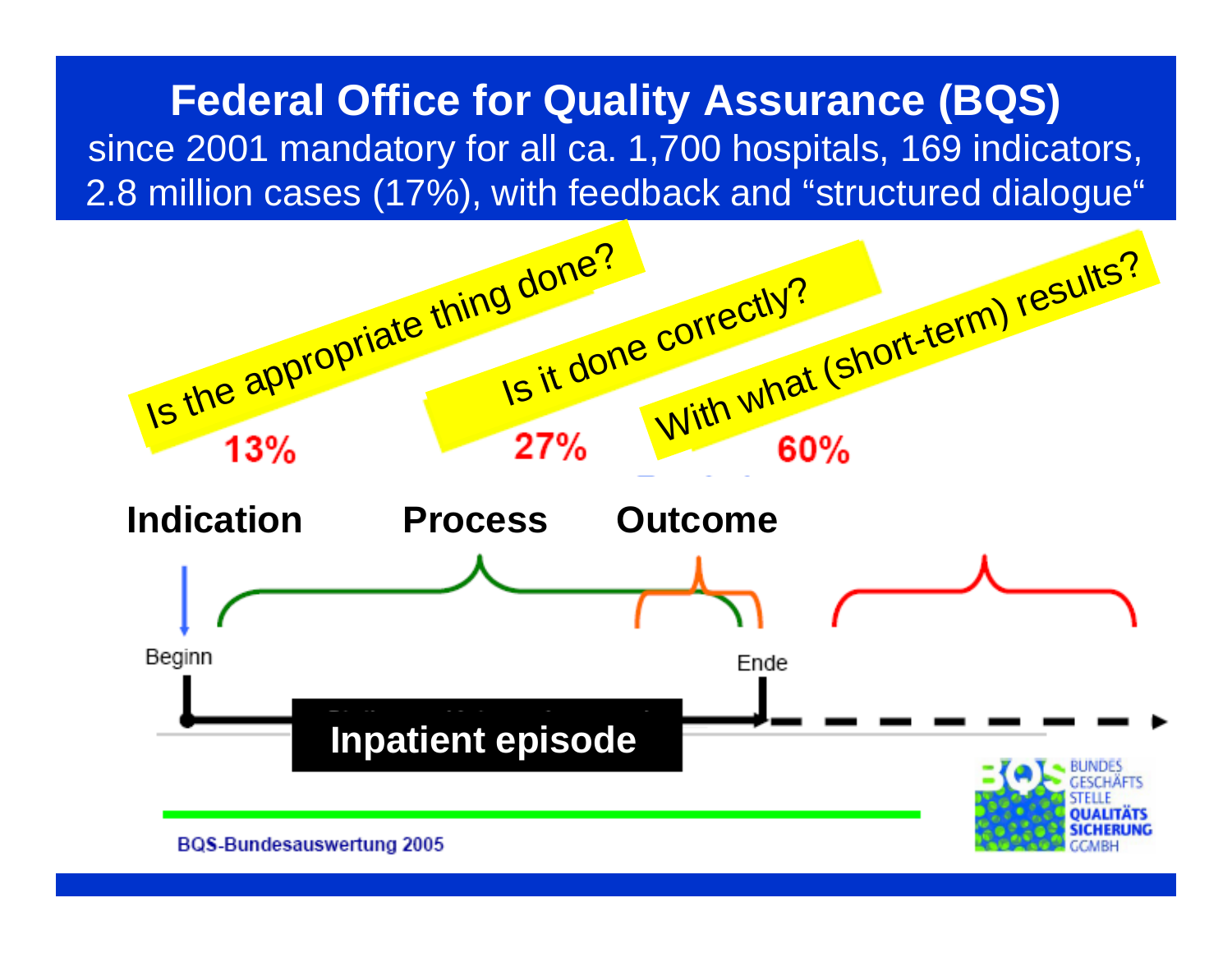#### BQS - Benchmarking with all hospitals



Presentation at AcademyHealth Annual Research Meeting, June 2006.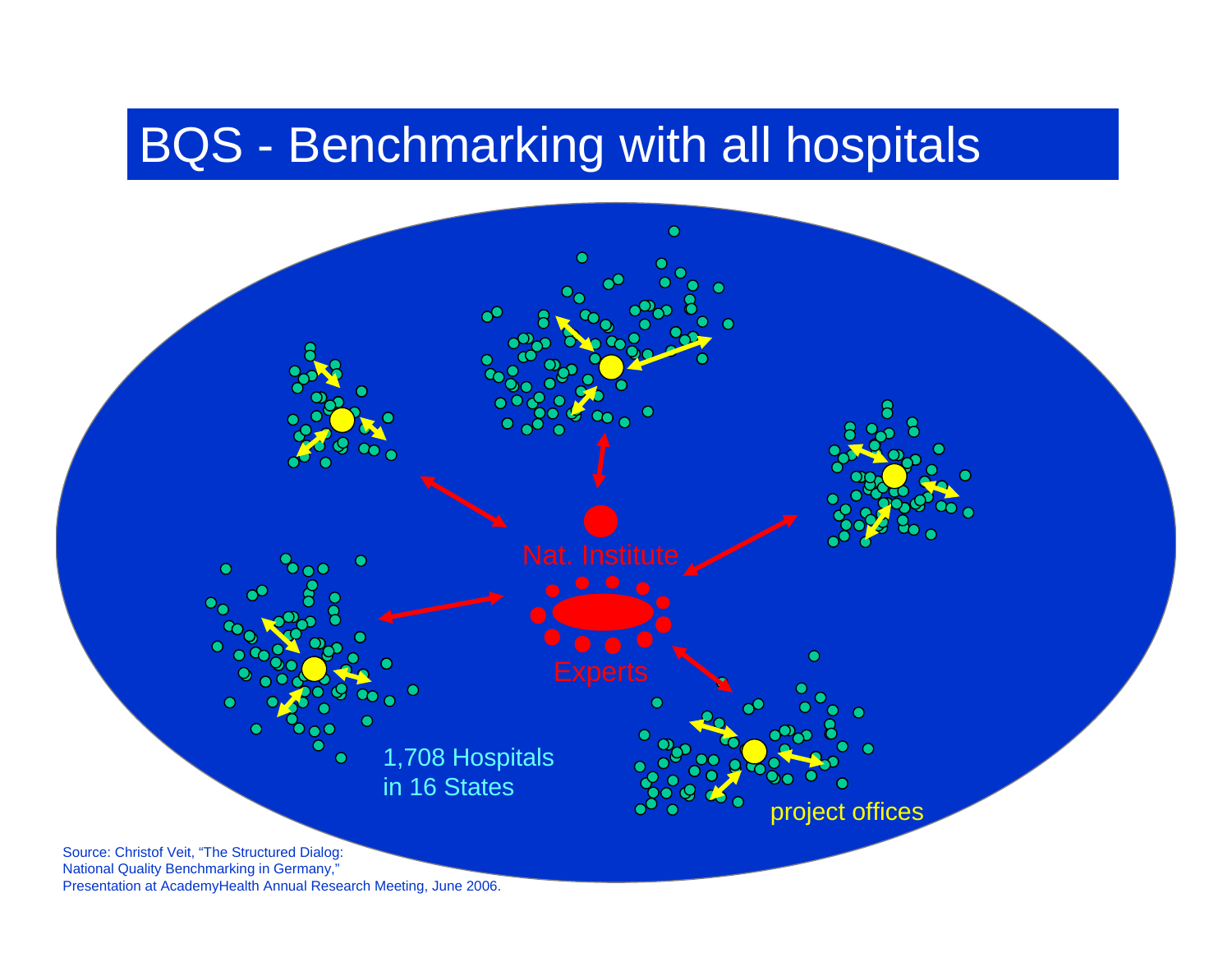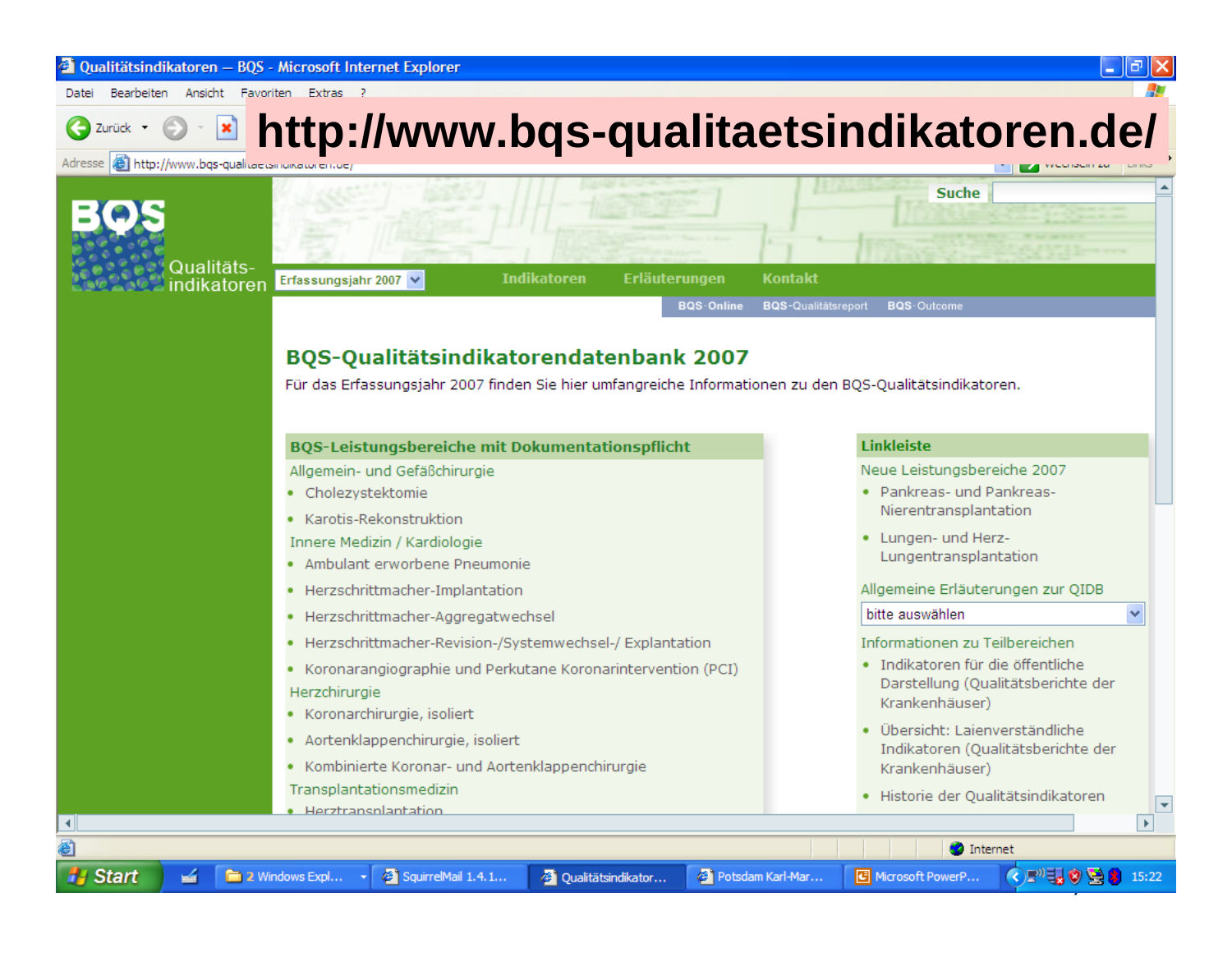### P4R

- $\bullet$ Hospitals get  $\in$  0.58 (\$ 0.9) per documented case
- If reported cases are <80% of respective reimbursed cases, payment is cut by  $\epsilon$ 150 (\$ 235) per case up to 100%
- If documentation is handed in late, hospital is fined €6,000 (\$ 9,400)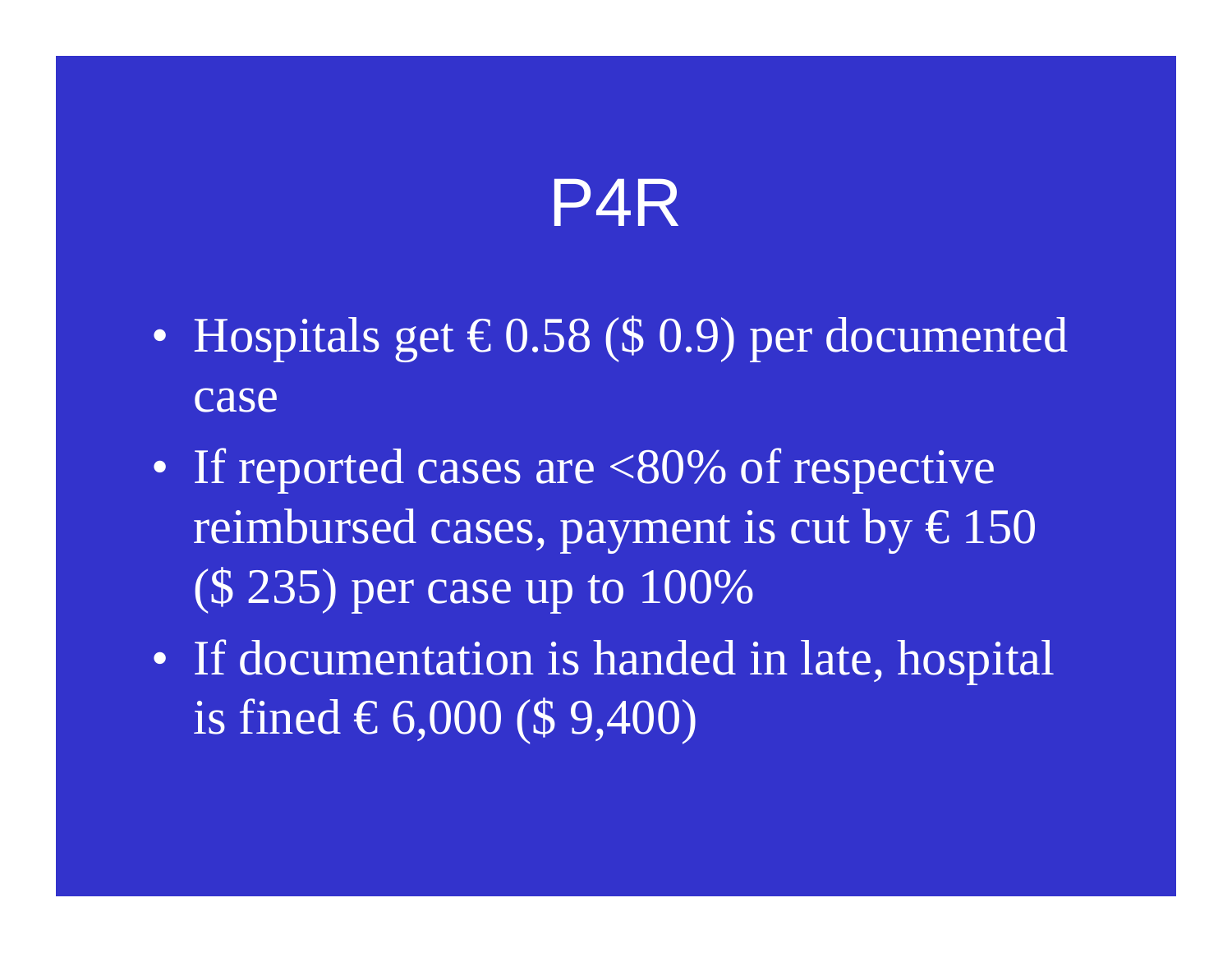#### Community acquired Pneumonia Blood gas analysis within 8 hours Hospital results in Hamburg 2005

#### *The only non-surgical/ non-invasiveindication included*

% of patients who get the necessary blood gas analysis, objective: 100% each column represents a Hamburg hospital



Presentation at AcademyHealth Annual Research Meeting, June 2006.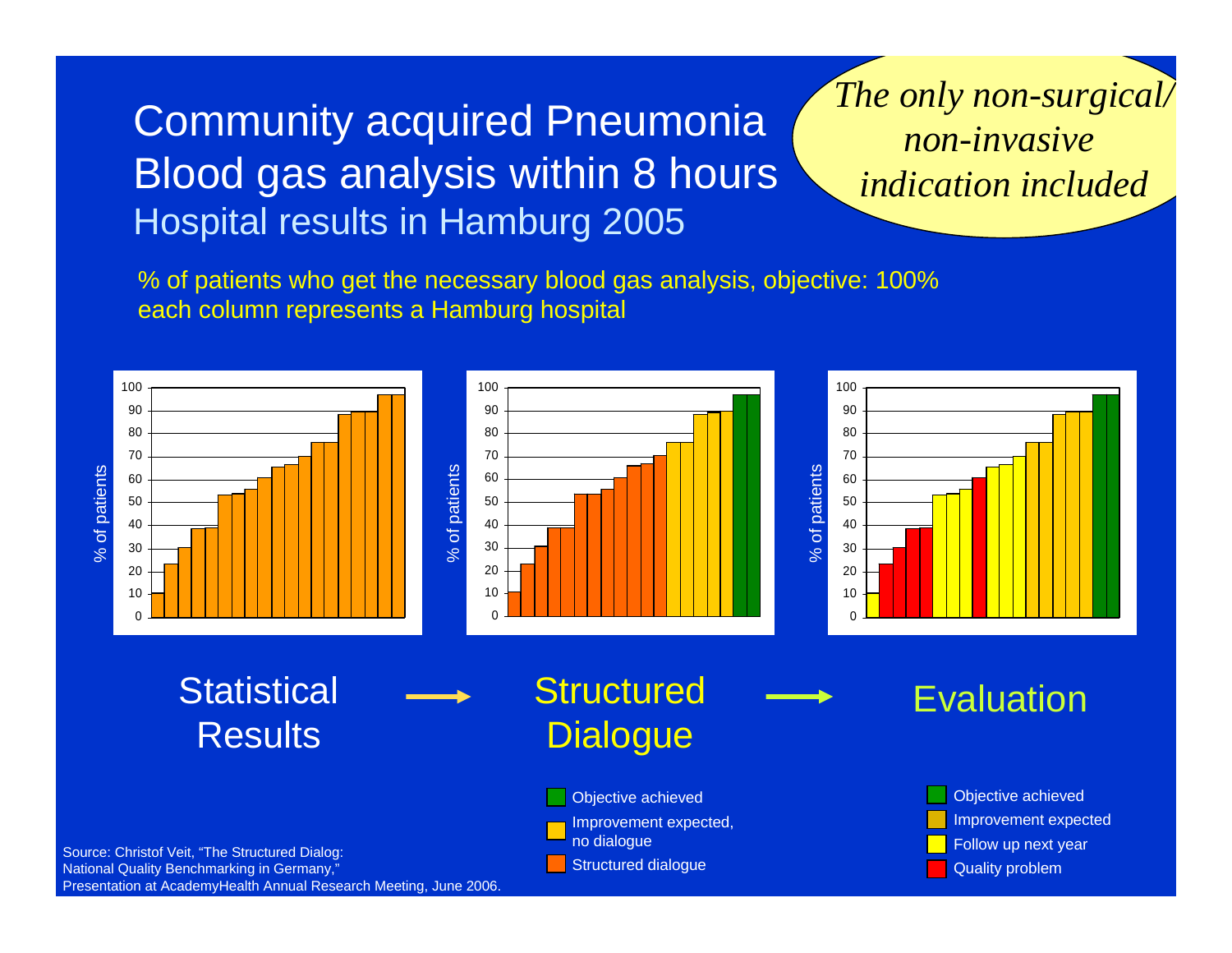#### Hip Replacement Antibiotic Prophylaxis

% of patients who get the necessary prophylaxis, objective: > 95% each column represents a Hamburg hospital Hamburg data 2003 - 2005



Presentation at AcademyHealth Annual Research Meeting, June 2006.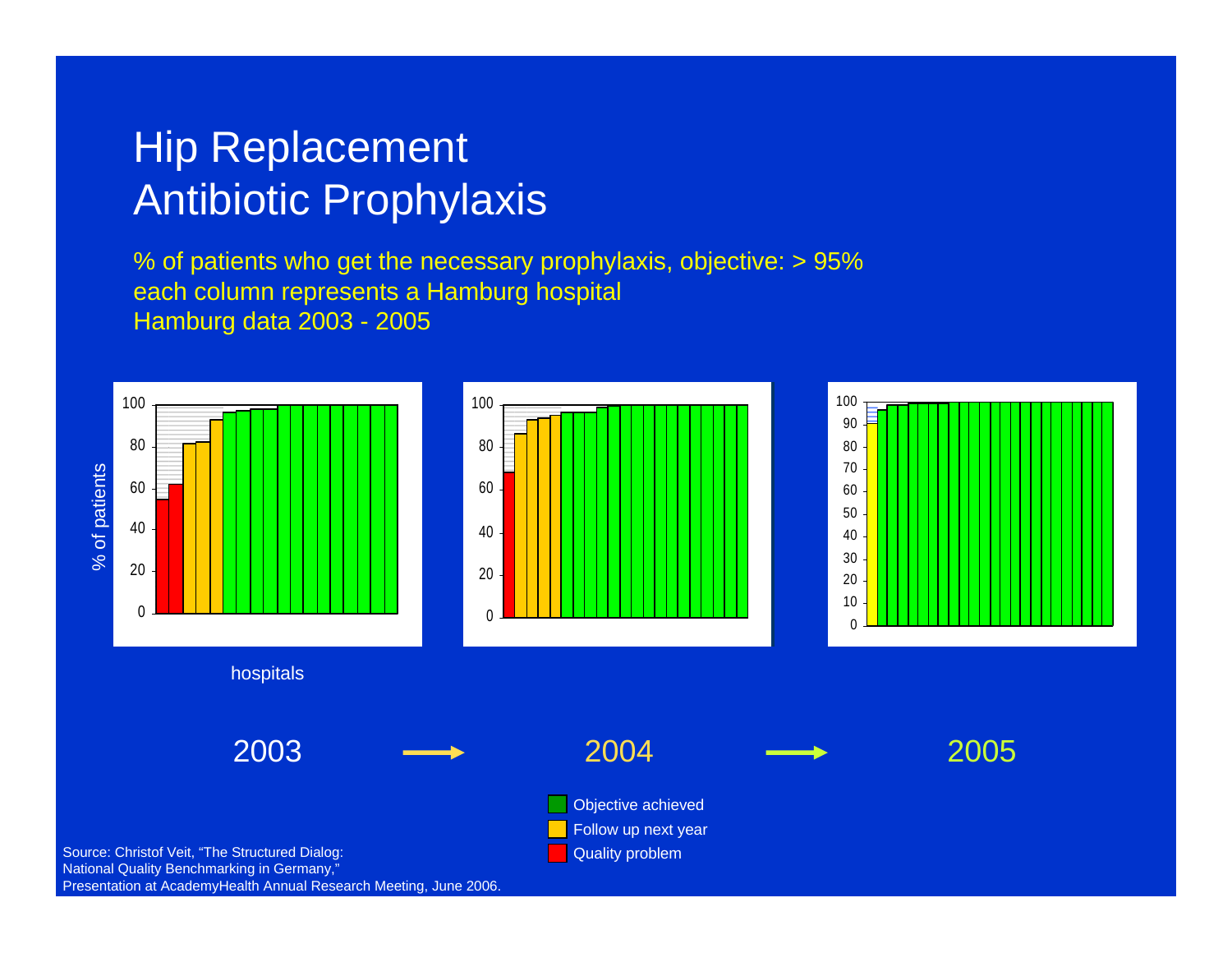#### Antibiotic Prophylaxis and Wound Infection in Hip-Replacement 2001 – 2005 Hamburg Hospitals - 3,500 cases per year



Source: Christof Veit, "The Structured Dialog: National Quality Benchmarking in Germany," Presentation at AcademyHealth Annual Research Meeting, June 2006.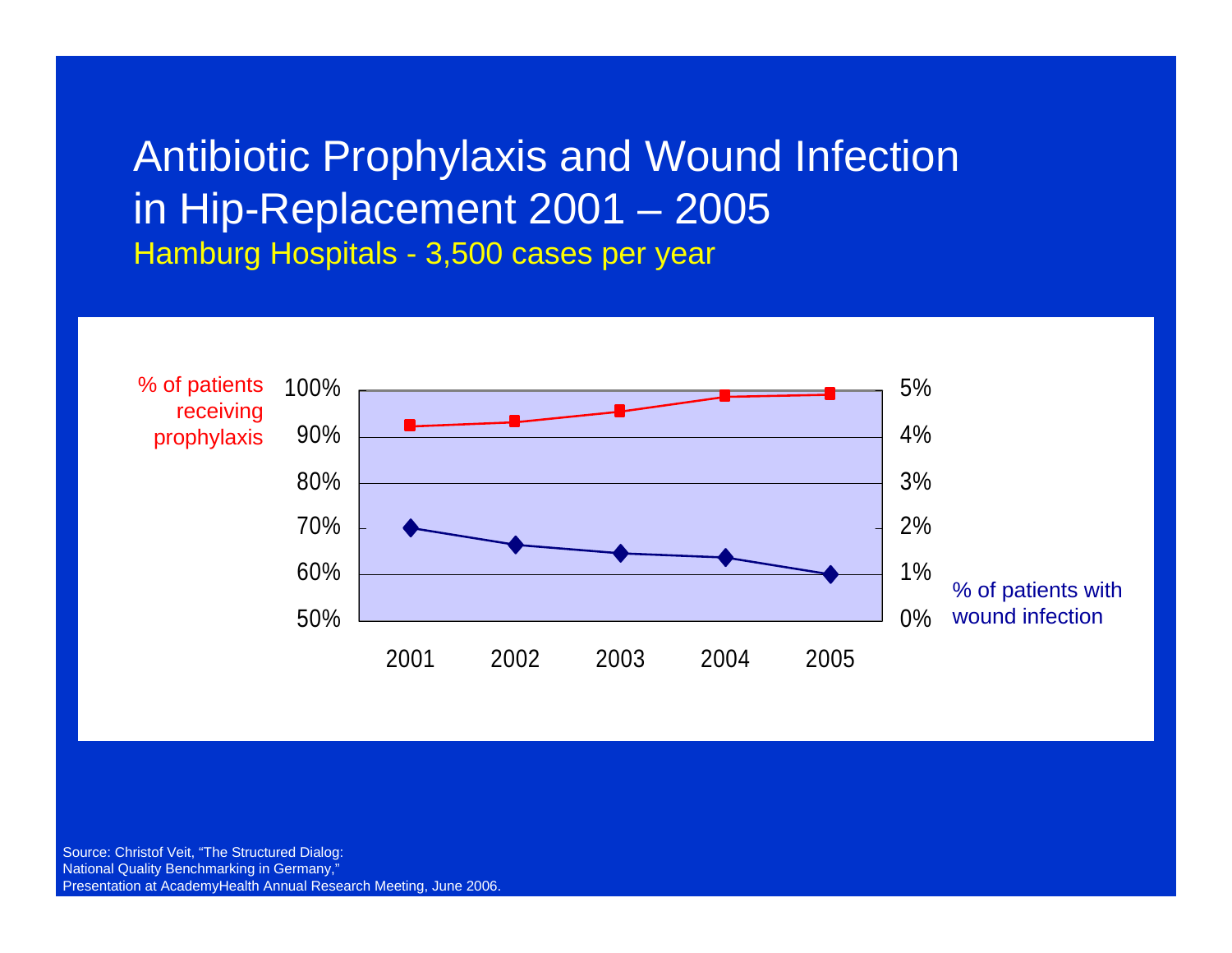#### Antibiotic Prophylaxis in Hysterectomies 2004–2005 152,000 cases, 97% completeness of data, results by state

Diagrams show percentage of patients receiving prophylaxis per state. Objective:  $>= 90\%$ 



Source: Christof Veit, "The Structured Dialog: National Quality Benchmarking in Germany," Presentation at AcademyHealth Annual Research Meeting, June 2006.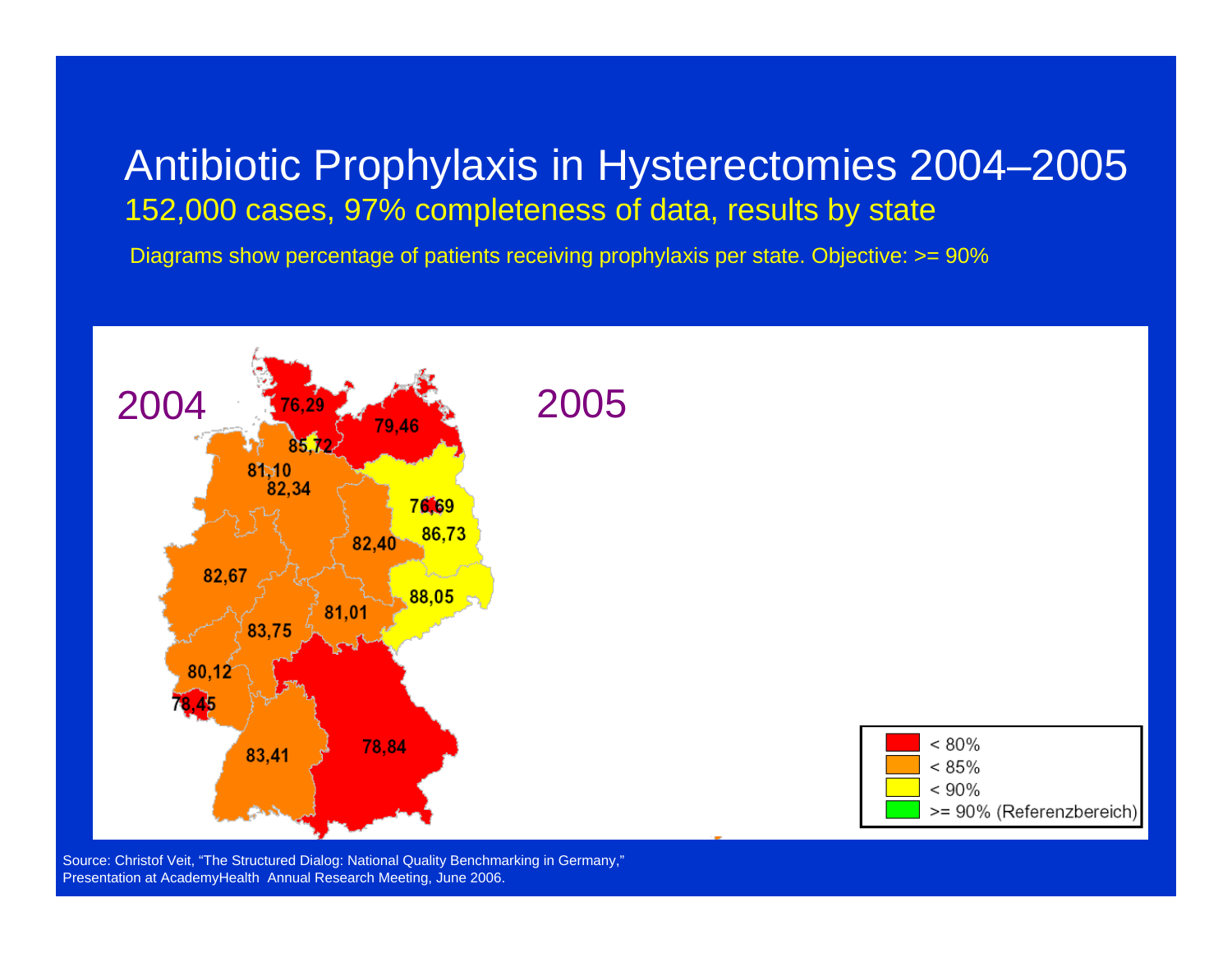#### National Results: Achievement of Quality Objectives in 2005



Source: Christof Veit, "The Structured Dialog: National Quality Benchmarking in Germany," Presentation at AcademyHealth Annual Research Meeting, June 2006.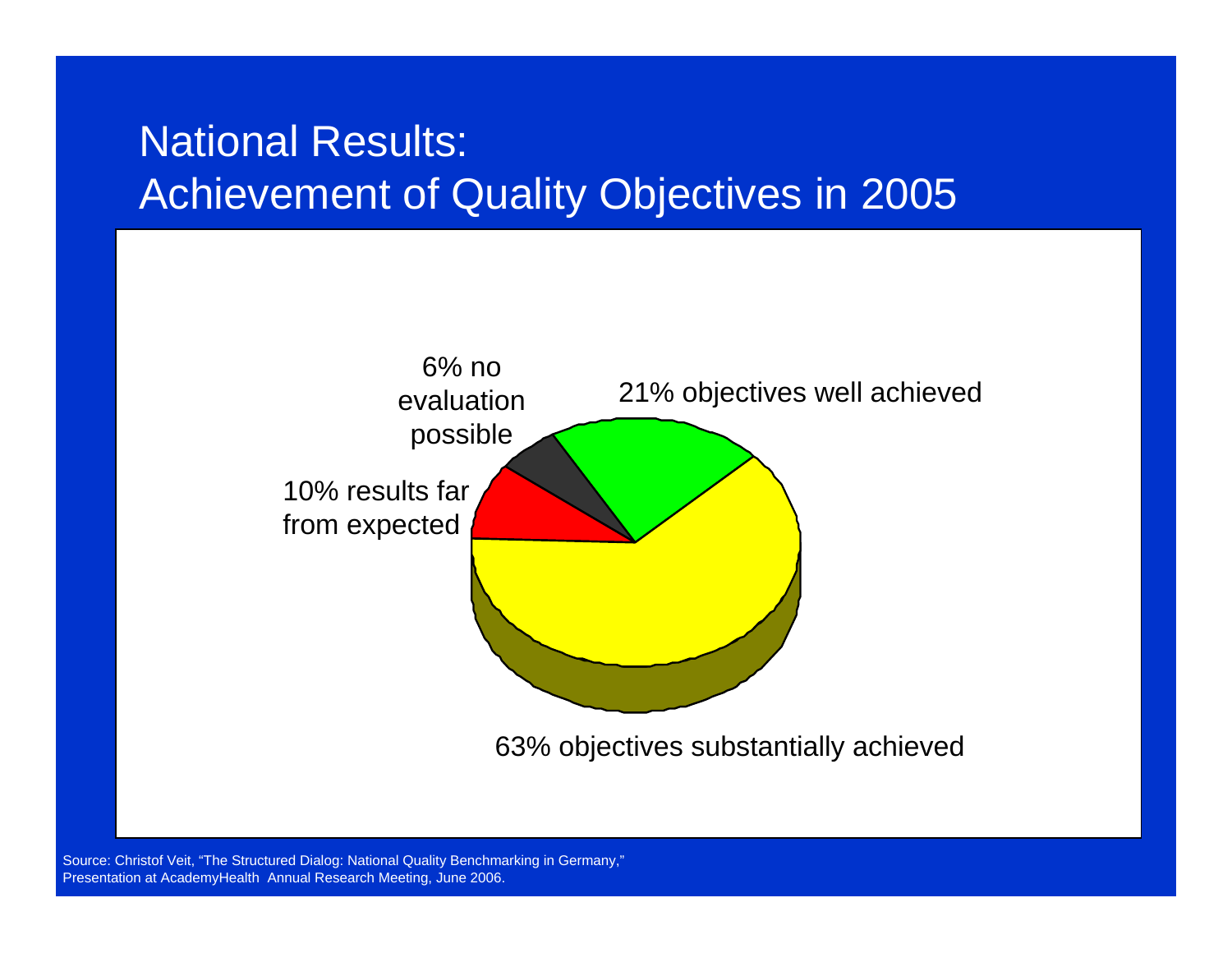Tabelle A:

Vom Gemeinsamen Bundesausschuss als uneingeschränkt zur Veröffentlichung geeignet bewertete BOS-Qualitätsindikatoren

| Leistungsbereich                   | LfdNr                                                                                                                 | Bezeichnung des<br>Qualitätsindikators                                                                                        | Bezeichnung der Qualitätskennzahl                                                                                                                                                                                                                           | Kennzahl ID                                |                                                                     |                           |                |                                                          |  |  |  |
|------------------------------------|-----------------------------------------------------------------------------------------------------------------------|-------------------------------------------------------------------------------------------------------------------------------|-------------------------------------------------------------------------------------------------------------------------------------------------------------------------------------------------------------------------------------------------------------|--------------------------------------------|---------------------------------------------------------------------|---------------------------|----------------|----------------------------------------------------------|--|--|--|
| Cholezystektomie                   | 2                                                                                                                     | Präoperative Diagnostik bei<br>extrahepatischer Cholestase                                                                    | Präoperative Diagnostik bei<br>extrahepatischer Cholestase                                                                                                                                                                                                  | 2006/12n1-CHOL/44783                       |                                                                     |                           |                |                                                          |  |  |  |
|                                    | 3<br>Erhebung eines histolo-<br>2006/12n1-CHOL/44800<br>Erhebung eines histologischen<br>gischen Befundes<br>Befundes |                                                                                                                               |                                                                                                                                                                                                                                                             |                                            |                                                                     |                           |                |                                                          |  |  |  |
|                                    | $\overline{7}$                                                                                                        | Reinterventionsrate                                                                                                           | Reinterventionsrate                                                                                                                                                                                                                                         | 2006/12n1-CHOL/44927                       |                                                                     |                           |                |                                                          |  |  |  |
| Geburtshilfe                       | 3                                                                                                                     | E-E-Zeit bei Notfallkaiser-<br>schnitt                                                                                        | E-E-Zeit bei Notfallkaiserschnitt                                                                                                                                                                                                                           | 2006/16n1-GEBH/68383                       |                                                                     |                           |                |                                                          |  |  |  |
|                                    | $\overline{4}$                                                                                                        | Anwesenheit eines Pädiaters<br>bei Frühgeborenen                                                                              | Anwesenheit eines Pädiaters bei<br>Frühgeborenen                                                                                                                                                                                                            | 2006/16n1-GEBH/737<br>2006/16n1-GEBH/49523 |                                                                     | next pri<br>report<br>ind |                |                                                          |  |  |  |
|                                    | 10                                                                                                                    | Antenatale<br>Kortikosteroidtherapie                                                                                          | Antenatale Kortikosteroidtherapie:<br>bei Geburten mit einem<br>Schwangerschaftsalter von 24+0 bis<br>unter 34+0 Wochen unter Aus-<br>schluss von Totgeburten und mit<br>einem präpartalen stationären Auf-<br>enthalt von mindestens zwei<br>Kalendertagen |                                            |                                                                     | manda                     |                |                                                          |  |  |  |
| Gynäkologische Operationen         | $\overline{7}$                                                                                                        | Antibiotikaprophylaxe bei<br>Hysterektomie                                                                                    | Antibiotikaprophylaxe bei<br>Hysterektomie                                                                                                                                                                                                                  | 2006/15n1-GYN-OP/47637                     |                                                                     |                           |                |                                                          |  |  |  |
|                                    | 9                                                                                                                     | Thromboseprophylaxe bei<br>Hysterektomie                                                                                      | Thromboseprophylaxe bei<br>Hysterektomie                                                                                                                                                                                                                    | 2006/15n1-GYN-OP/50554                     |                                                                     |                           |                |                                                          |  |  |  |
| Herzschrittmacher-<br>Implantation | $\mathbf{1}$                                                                                                          | Leitlinienkonforme<br>Indikationsstellung bei<br>bradykarden<br>Herzrhythmusstörungen                                         | Leitlinienkonforme Indikations-<br>2006/09n1-HSM-IMPL/9962<br>stellung bei bradykarden Herz-<br>rhythmusstörungen                                                                                                                                           |                                            |                                                                     |                           |                | (as part of<br>hospital d                                |  |  |  |
|                                    | 3                                                                                                                     | Leitlinienkonforme<br>Systemwahl<br>bei bradykarden<br>Herzrhythmusstörungen                                                  | Leitlinienkonforme Systemwahl bei<br>bradykarden Herzrhythmusstörungen                                                                                                                                                                                      | 2006/09n1-HSM-IMPL/75973                   |                                                                     |                           |                |                                                          |  |  |  |
|                                    | 5                                                                                                                     | Leitlinienkonforme<br>Indikationsstellung und<br>leitlinienkonforme<br>Systemwahl<br>bei bradykarden<br>Herzrhythmusstörungen | Leitlinienkonforme Indikations-<br>stellung und leitlinienkonforme<br>Systemwahl bei bradykarden<br>Herzrhythmusstörungen                                                                                                                                   | 2006/09n1-H<br>76124                       | Leistungsbereich                                                    |                           | LfdNr          | Bezeichnung des<br>Qualitätsindikators                   |  |  |  |
|                                    |                                                                                                                       |                                                                                                                               |                                                                                                                                                                                                                                                             |                                            | Knie-Totalendoprothesen-<br>Erstimplantation                        |                           | 7              | Postoperative Wund-<br>infektion                         |  |  |  |
|                                    | 8                                                                                                                     | Perioperative Kompli-<br>kationen                                                                                             | Perioperative Komplikationen:<br>chirurgische Komplikationen                                                                                                                                                                                                | 2006/09n1-H                                |                                                                     |                           | 10             | Reinterventionen wegen<br>Komplikation                   |  |  |  |
|                                    |                                                                                                                       |                                                                                                                               | Perioperative Komplikationen:<br>Sondendislokation im Vorhof                                                                                                                                                                                                | 2006/09n1-H                                | Koronarangiographie und<br>Perkutane Koronarinter-<br>vention (PCI) |                           | $\mathbf{1}$   | Indikation zur<br>Koronarangiographie<br>Ischämiezeichen |  |  |  |
|                                    |                                                                                                                       |                                                                                                                               | Perioperative Komplikationen:                                                                                                                                                                                                                               | 2006/09n1-H                                |                                                                     |                           | 3              | Indikation zur PCI                                       |  |  |  |
| Hüft-Endoprothesen-                | $\overline{7}$                                                                                                        | Endoprothesenluxation                                                                                                         | Sondendislokation im Ventrikel<br>Endoprothesenluxation                                                                                                                                                                                                     | 2006/17n2-H                                | Koronarchirurgie, isoliert                                          |                           | $\overline{4}$ | Erreichen des wesentlichen<br>Interventionsziels bei PCI |  |  |  |
| Erstimplantation                   | 8                                                                                                                     | Postoperative Wund-<br>infektion                                                                                              | Postoperative Wundinfektion                                                                                                                                                                                                                                 | 2006/17n2-H                                |                                                                     |                           |                |                                                          |  |  |  |
|                                    | 11                                                                                                                    | Reinterventionen wegen<br>Komplikation                                                                                        | Reinterventionen wegen<br>Komplikation                                                                                                                                                                                                                      | 2006/17n2-H                                |                                                                     |                           | 5              | Letalität                                                |  |  |  |
| Karotis-Rekonstruktion             | $\mathbf{1}$                                                                                                          | Indikation bei asympto-<br>matischer Karotisstenose                                                                           | Indikation bei asymptomatischer<br>Karotisstenose                                                                                                                                                                                                           | 2006/10n2-K.                               | Mammachirurgie                                                      |                           | 2              | Postoperatives Präparat-<br>röntgen                      |  |  |  |
|                                    | $\mathbf{2}$                                                                                                          | Indikation bei sympto-<br>matischer Karotisstenose                                                                            | Indikation bei symptomatischer<br>Karotisstenose                                                                                                                                                                                                            | 2006/10n2-K                                |                                                                     |                           | 3              | Hormonrezeptoranalyse                                    |  |  |  |
|                                    | $\overline{7}$                                                                                                        | Perioperative Schlaganfälle<br>oder Tod risikoadjustiert<br>nach logistischem<br>Karotis-Score I                              | Perioperative Schlaganfälle oder Tod<br>risikoadjustiert nach logistischem<br>Karotis-Score I: Risikoadjustierte<br>Rate nach logistischem<br>Karotis-Score I                                                                                               | 2006/10n2-K                                |                                                                     |                           | 5              | Angabe Sicherheitsabstand                                |  |  |  |

hase: public rting of 27 dicators atory from 2008 of the mandatory quality reports)

Bezeichnung der Qualitätskennzahl

Postoperative Wundinfektion

Indikation zur Koronarangiographie

Interventionsziels bei PCI: Alle PCI mit Indikation akutes Koronarsyndrom mit ST-Hebung bis 24 h

Reinterventionen wegen

Erreichen des wesentlichen

Letaliät: Risikoadjustierte In-Hospital-Letalität nach logistischem KCH-SCORE Postoperatives Präparatröntgen

Hormonrezeptoranalyse

Mastektomie

Angabe Sicherheitsabstand: bei

Angabe Sicherheitsabstand: bei

brusterhaltender Therapie

Komplikation

Ischämiezeichen Indikation zur PCI Kennzahl ID

2006/17n5-KNIE-TEP/47390

2006/17n5-KNIE-TEP/45059

2006/21n3-KORO-PCI/43757

2006/21n3-KORO-PCI/69889 2006/21n3-KORO-PCI/69891

2006/HCH-KCH/66781

2006/18n1-MAMMA/46200

2006/18n1-MAMMA/46201

2006/18n1-MAMMA/68100

2006/18n1-MAMMA/68098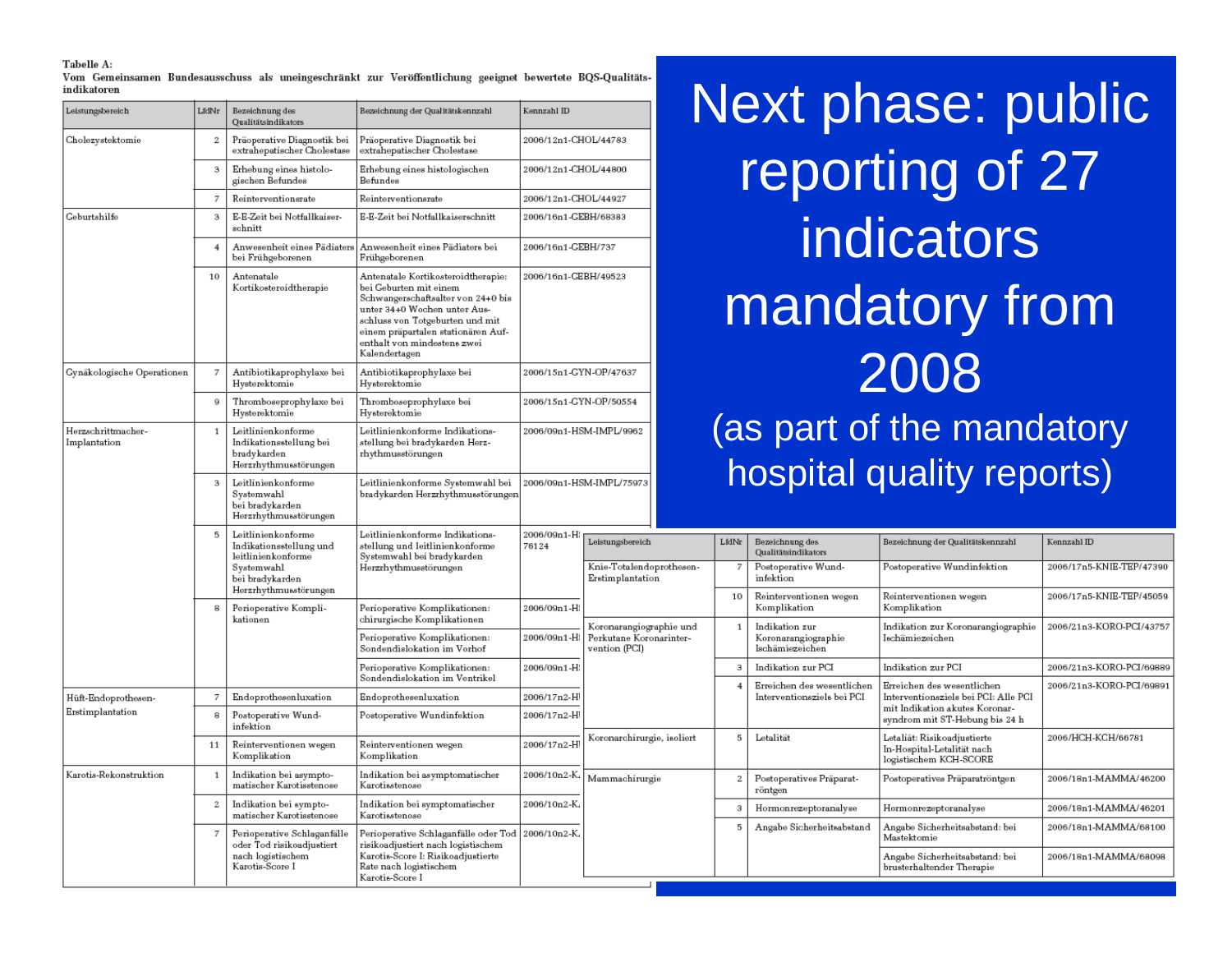## An in-hospital approach: the HELIOS chain

- A standardized administrative data set is extracted from all hospital information systems weekly (containing coded diagnoses and procedures etc.) and automatically transferred to the company headquarter
- >700 medical outcome, volume and other indicators/ hospital
- $\bullet$  33 outcome indicators are defined as company goals: covering 30 important diseases and procedures (30% of all inpatient cases)

**HELIOS** Kliniken GmbH

- Results are distributed monthly to physicians (chairman) and CEOs (everybody can see everybody's results)
- •Intra-chain competion alone already leads to improvement
- • Living process: New indicators may be developed by specialty groups or centrally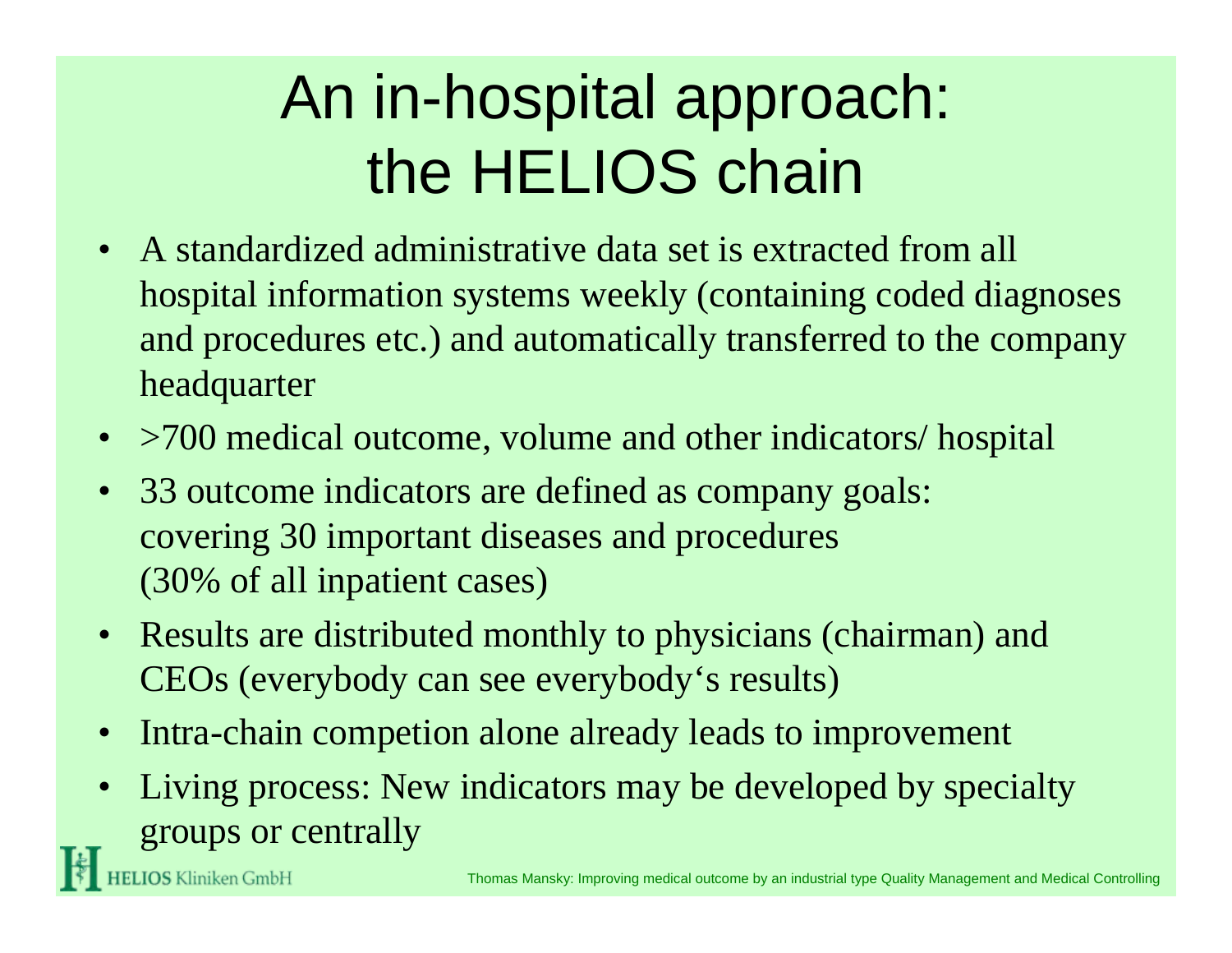|                                                                                                                              | Microsoft Excel - QS_2007_10b_neu.XLS                                                                                                                |                             |                  |               |                   |                  |                 |                     |                        |                        | -  미×                    |
|------------------------------------------------------------------------------------------------------------------------------|------------------------------------------------------------------------------------------------------------------------------------------------------|-----------------------------|------------------|---------------|-------------------|------------------|-----------------|---------------------|------------------------|------------------------|--------------------------|
|                                                                                                                              | [B] Datei Bearbeiten Ansicht Einfügen Format Extras Daten Fenster<br>? PDF Create!                                                                   |                             |                  |               |                   |                  |                 |                     |                        | Frage hier eingeben    | $-0.5$                   |
|                                                                                                                              | <b>: D B B B B Q ( * 2 K B B - 3   - - -   5 &amp; Σ - 2   {   {B + 0   00% - 0   ; } &amp; B \$ T  </b> ;                                           |                             |                  |               |                   |                  |                 |                     |                        |                        |                          |
| : Arial                                                                                                                      | ia a a c c is b a d b b a d a c c carbeitung zurücksenden Bearbeitung beenden                                                                        |                             |                  |               |                   |                  |                 |                     |                        |                        |                          |
| D <sub>2</sub>                                                                                                               |                                                                                                                                                      |                             |                  |               |                   |                  |                 |                     |                        |                        |                          |
| $\begin{array}{ c } \hline 1 \\ \hline 2 \\ \hline \end{array}$                                                              |                                                                                                                                                      |                             |                  |               |                   |                  |                 | $\vert \cdot \vert$ | $\blacksquare$         | $\left  \cdot \right $ | $\overline{\phantom{a}}$ |
|                                                                                                                              |                                                                                                                                                      | $\mathbb{C}$                | D.               |               |                   |                  |                 |                     |                        |                        |                          |
| $\mathsf{A}$                                                                                                                 | B                                                                                                                                                    |                             |                  | E             | F                 | G                | H               | Κ                   | N                      | Q                      |                          |
|                                                                                                                              |                                                                                                                                                      |                             |                  |               |                   |                  |                 |                     |                        |                        |                          |
|                                                                                                                              |                                                                                                                                                      |                             |                  |               |                   |                  |                 |                     |                        |                        |                          |
|                                                                                                                              |                                                                                                                                                      |                             |                  |               |                   |                  |                 |                     |                        |                        |                          |
|                                                                                                                              |                                                                                                                                                      |                             |                  |               | HELLOS Todesfalle | HELIOS Patienten | Insgeram (100%) | Serim Zehlendorf    | (Behring)<br>Beninguch |                        |                          |
|                                                                                                                              | Medizinische Unternehmensziele und Leistungskennzahlen bis 2007,                                                                                     |                             | Quelle           | HELIOS        |                   |                  |                 |                     |                        |                        | Schwerin                 |
| $\vert$ 1                                                                                                                    | Konzernziele kumuliert 1.1. bis 31.10.2007                                                                                                           |                             |                  |               |                   |                  |                 |                     |                        | Erfurt                 |                          |
| $\overline{2}$                                                                                                               |                                                                                                                                                      |                             |                  |               |                   |                  |                 |                     |                        |                        |                          |
| $\overline{3}$                                                                                                               | Erkrankungen des Herzens                                                                                                                             |                             |                  |               |                   |                  |                 |                     |                        |                        |                          |
| 4 <sup>7</sup>                                                                                                               | <b>Herzinfarkt</b>                                                                                                                                   |                             |                  |               |                   |                  |                 |                     |                        |                        |                          |
| $5 \, 1.1$                                                                                                                   | Hauptdiagnose Herzinfarkt, Anteil Todesfälle, aufgetreten                                                                                            | unter Erwartungswert        | St. BA           | 8.3%          | 333               | 4,013            | 4.3%            | 10.8%               | 8.4%                   | 7.7%                   | 11.7%                    |
| $\sqrt{6}$<br>$7^{1.2}$                                                                                                      | Hauptdiagnose Herzinfarkt, Anteil Todesfälle, erwartet<br>davon Herzinfarkt, Altersgruppe < 45, Anteil Todesfälle                                    | (Bund 10,7%)<br>unter 2,6%  | St. BA<br>St. BA | 10.9%<br>3.1% | 5                 | 162              | 11.7%<br>0.0%   | 13.9%<br>0.0%       | 9.2%<br>0.0%           | 11.4%<br>0.0%          | 10.8%<br>0.0%            |
| $8 \, 1.3$                                                                                                                   | davon Herzinfarkt, Altersgruppe 45-64, Anteil Todesfälle                                                                                             | unter 4,3%                  | St. BA           | 3.3%          | 41                | 1,236            | 2.8%            | 0.0%                | 3.4%                   | 0.0%                   | 6.9%                     |
| $9^{1.4}$                                                                                                                    | davon Herzinfarkt, Altersgruppe 65-84, Anteil Todesfälle                                                                                             | unter 12,0%                 | St. BA           | 8.9%          | 195               | 2,181            | 3.5%            | 11.5%               | 9.9%                   | 11.9%                  | 11.4%                    |
| $10^{6}1.5$                                                                                                                  | davon Herzinfarkt, Altersgruppe >=85, Anteil Todesfälle                                                                                              | unter 28,8%                 | St. BA           | 21.2%         | 92                | 434              | 12.5%           | 21.1%               | 33.3%                  | 10.8%                  | 32.4%                    |
| 11                                                                                                                           |                                                                                                                                                      |                             |                  |               |                   |                  |                 |                     |                        |                        |                          |
| 12 1.6                                                                                                                       | Hauptdiagnose Herzinfarkt, Direktaufnahmen ohne Verlegungen, Anteil Todesfälle                                                                       | Beobachtungswert            |                  | 11.1%         | 300               | 2,694            | 4.7%            | 22.2%               | 10.5%                  | 7.8%                   | 13.1%                    |
| 13<br>14 <sup>2</sup>                                                                                                        | <b>Herzinsuffizienz</b>                                                                                                                              |                             |                  |               |                   |                  |                 |                     |                        |                        |                          |
| $15 \, 2.1$                                                                                                                  | Hauptdiagnose Herzinsuffizienz (Alter >19), Anteil Todesfälle, aufgetreten                                                                           | unter Erwartungswert        | St. BA           | 8.8%          | 581               | 6,615            | 8.7%            | 9.4%                | 4.7%                   | 12.0%                  | 8.7%                     |
| 16                                                                                                                           | Hauptdiagnose Herzinsuffizienz (Alter >19), Anteil Todesfälle, erwartet                                                                              | (Bund 11,4%)                | St. BA           | 11.0%         |                   |                  | 10.8%           | 11.8%               | 9.7%                   | 10.8%                  | 10.4%                    |
| $17^{2.2}$                                                                                                                   | davon Herzinsuffizienz, Altersgruppe 20-44, Anteil Todesfälle.                                                                                       | unter 4,1%                  | St. BA           | 1.5%          |                   |                  |                 | 0.0%                | 0.0%                   | 0.0%                   | 0.0%                     |
| $18 \, 2.3$                                                                                                                  |                                                                                                                                                      |                             |                  |               |                   |                  |                 | 8.0%                | 1.3%                   | 10.0%                  | 1.0%                     |
| $19$ 2.4                                                                                                                     | davon Herzinsuffizienz, Altersgruppe 45-64, Anteil To <b>Sale OMD. BACK CAY</b> DISISI SA C                                                          |                             |                  |               |                   |                  |                 | 7.4%                | 4.6%                   | 8.8%                   | 6.7%                     |
| $20$ 2.5<br>$\overline{21}$                                                                                                  |                                                                                                                                                      |                             |                  |               |                   |                  |                 | 14.5%               | 10.0%                  | 25.0%                  | 24.1%                    |
| $\overline{22}$ 3                                                                                                            | Behandlungsfälle mit Linksherzkatheter                                                                                                               |                             |                  |               |                   |                  |                 |                     |                        |                        |                          |
| 23 3.1                                                                                                                       | Summe der Fälle mit Linksherzkatheter mit Koronardiagnostik/-intervention                                                                            | Mengeninformation           |                  | 18,399        |                   | 18,399           | 771             |                     | 1,422                  | 2,024                  | 3,183                    |
| $24 \overline{3.2}$                                                                                                          | Fälle mit Linksherzkatheter BEI Herzinfarkt, ohne Herzoperation, Todesfälle, aufgetret unter Erwartungswert                                          |                             | <b>HELIOS</b>    | 4.5%          | 119               | 2,619            | 3.2%            |                     | 6.9%                   | 3.6%                   | 4.9%                     |
| $25\overline{)}$                                                                                                             | Fälle mit Linksherzkatheter BEI Herzinfarkt, ohne Herzoperation, Todesfälle, erwartei                                                                |                             | St. BA           | 9.1%          |                   |                  | 11.2%           |                     | 8.4%                   | 9.5%                   | 8.7%                     |
| $26\,$ 3.3<br>$\overline{27}$                                                                                                | Fälle mit Linksherzkatheter OHNE Herzinfarkt, ohne Herzoperation, Todesfälle                                                                         | unter $0.5%$                | <b>HELIOS</b>    | 0.9%          | 134               | 15,501           | 2.2%            | 0.0%                | 1.4%                   | 1.4%                   | 0.6%                     |
| $28\sqrt{4}$                                                                                                                 | Versorgung mit Schrittmacher oder implantierbarem Defibrillator                                                                                      |                             |                  |               |                   |                  |                 |                     |                        |                        |                          |
| 29 4.1                                                                                                                       | Schrittmacherversorgung (Implantationen und Wechsel incl. Defibrillatoren)                                                                           | Mengeninformation           |                  | 2,901         |                   | 2,901            | 201             | 36                  | 247                    | 336                    | 305                      |
| $30\,$                                                                                                                       |                                                                                                                                                      |                             |                  |               |                   |                  |                 |                     |                        |                        |                          |
| 31                                                                                                                           | Schlaganfall (Stroke)                                                                                                                                |                             |                  |               |                   |                  |                 |                     |                        |                        |                          |
| 32 5                                                                                                                         | Schlaganfall, alle Formen nach Altersgruppen                                                                                                         |                             |                  |               |                   |                  |                 |                     |                        |                        |                          |
| 33 5.1                                                                                                                       | Hauptdiagnose Schlaganfall, alle Formen, Anteil Todesfälle, aufgetreten                                                                              | unter Erwartungswert St. BA |                  | 10.2%         | 467               | 4,582            | 6.6%            | 10.5%               | 12.8%                  | 9.7%                   | 8.3%                     |
| 34                                                                                                                           | Hauptdiagnose Schlagantall, alle Formen, Anteil Todeställe, erwartet                                                                                 | (Bund 11,4%)                | St. BA           | 11.4%         |                   |                  | 11.7%           | 13.5%               | 10.6%                  | 11.3%                  | 9. Ph                    |
|                                                                                                                              | davon Schlaganfall, Altersgruppe 20-44, Anteil Todesfälle<br>davon Schlaganfall, Altersgruppe 45-64, Anteil Todesfälle                               | unter 3,8%<br>unter 5,5%    | St. BA<br>St. BA | 2.4%<br>5.1%  | 3<br>43           | 124<br>845       | 0.0%<br>1.9%    | 0.0%<br>20.0%       | 12.5%<br>8.0%          | $0.0\%$<br>4.5%        | $0.0\%$<br>3.1%          |
| $\begin{array}{r}\n 36\overline{)5.2} \\ 36\overline{)5.3} \\ \hline\n 37\overline{)5.4} \\ 38\overline{)5.5}\n \end{array}$ | davon Schlaganfall, Altersgruppe 65-84, Anteil Todesfälle                                                                                            | unter 11,2%                 | St. BA           | 9.8%          | 278               | 2,842            | 5.4%            | 10.5%               | 14.0%                  | 9.7%                   | 10.1%                    |
|                                                                                                                              | davon Schlaganfall, Altersgruppe >=85, Anteil Todesfälle                                                                                             | unter 21,0 <sup>oz</sup>    | േ ലോ             |               |                   |                  | 10.707          | 7.701               | 4.4.001                | 47.001                 | 10.50                    |
| 39                                                                                                                           |                                                                                                                                                      |                             |                  |               |                   |                  |                 |                     |                        |                        |                          |
|                                                                                                                              | $\mathsf{H}$ ( $\mathsf{H}$ ) $\mathsf{H}$ 2007 Mindestmengen $\chi$ Qualitätsübersicht $\chi$ <b>Konzernziele 2007</b> $\chi$ Rang Herzinsuffizienz |                             |                  |               |                   |                  |                 |                     |                        |                        |                          |
|                                                                                                                              | www.helios-klinikfuehrer.de<br>┊Zeichnen・☆│AutoFormen・\ ヽ □○国 ◀ ♡ 圓 ⊠│ <mark>ふ‐.◢‐A</mark> ・〓     言 〓 子 □ □ <mark>-</mark>                           |                             |                  |               |                   |                  |                 |                     |                        |                        |                          |

Bereit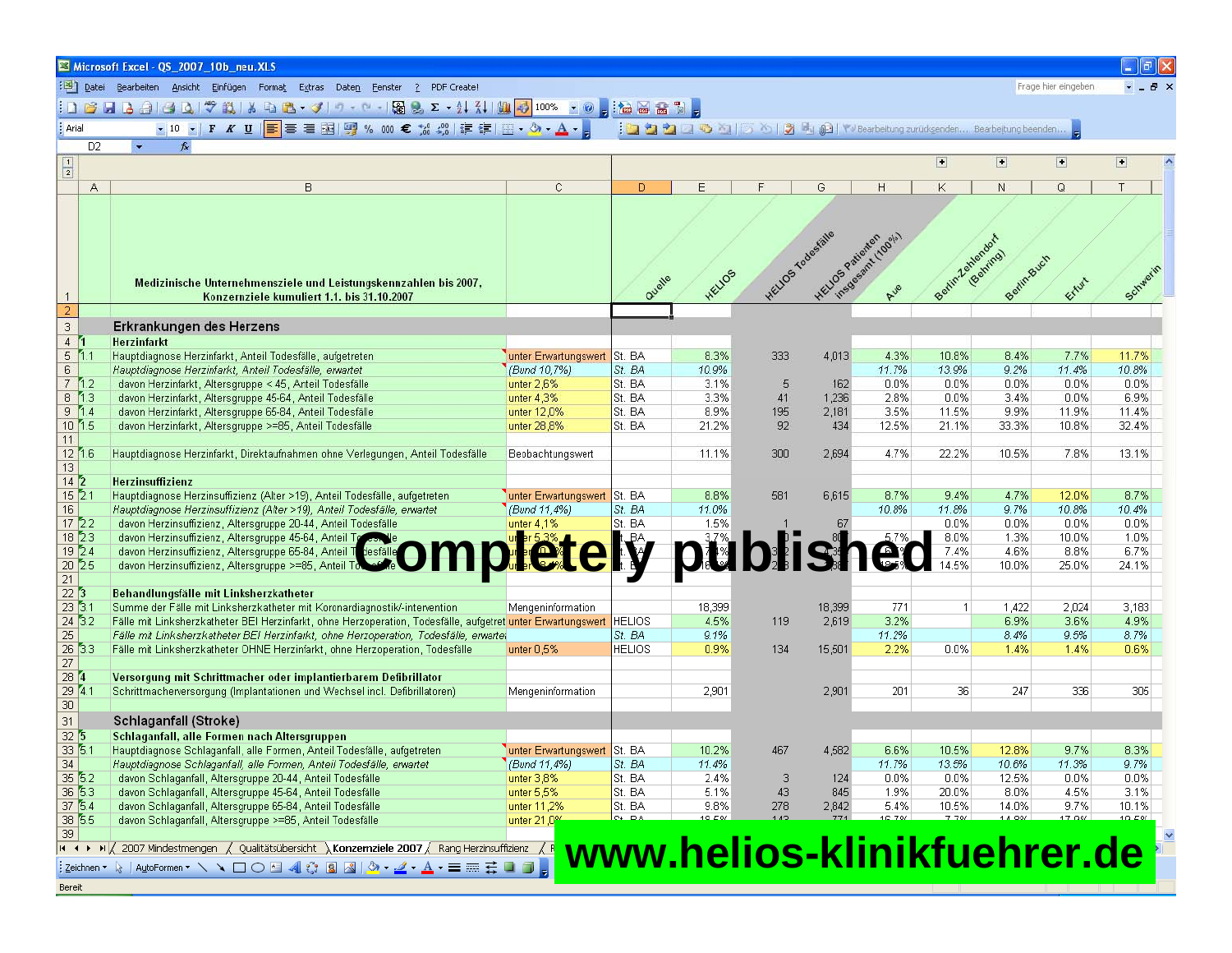#### Comparison to US U.S. Department of Health & Human Services **Agency for Healthcare Research and Quality**  methodology ellence in Health

- HELIOS indicators have been developed independently
- However international development necessarily shows parallels (medicine and goals are the same)
- AHRQ indicators **are less numerous and less differentiated**
- As far as there are AHRQ indicators (inpatient quality indicators - IQI, patient safety indicators - PSI), -> mostly to the same diseases as HELIOS indicators

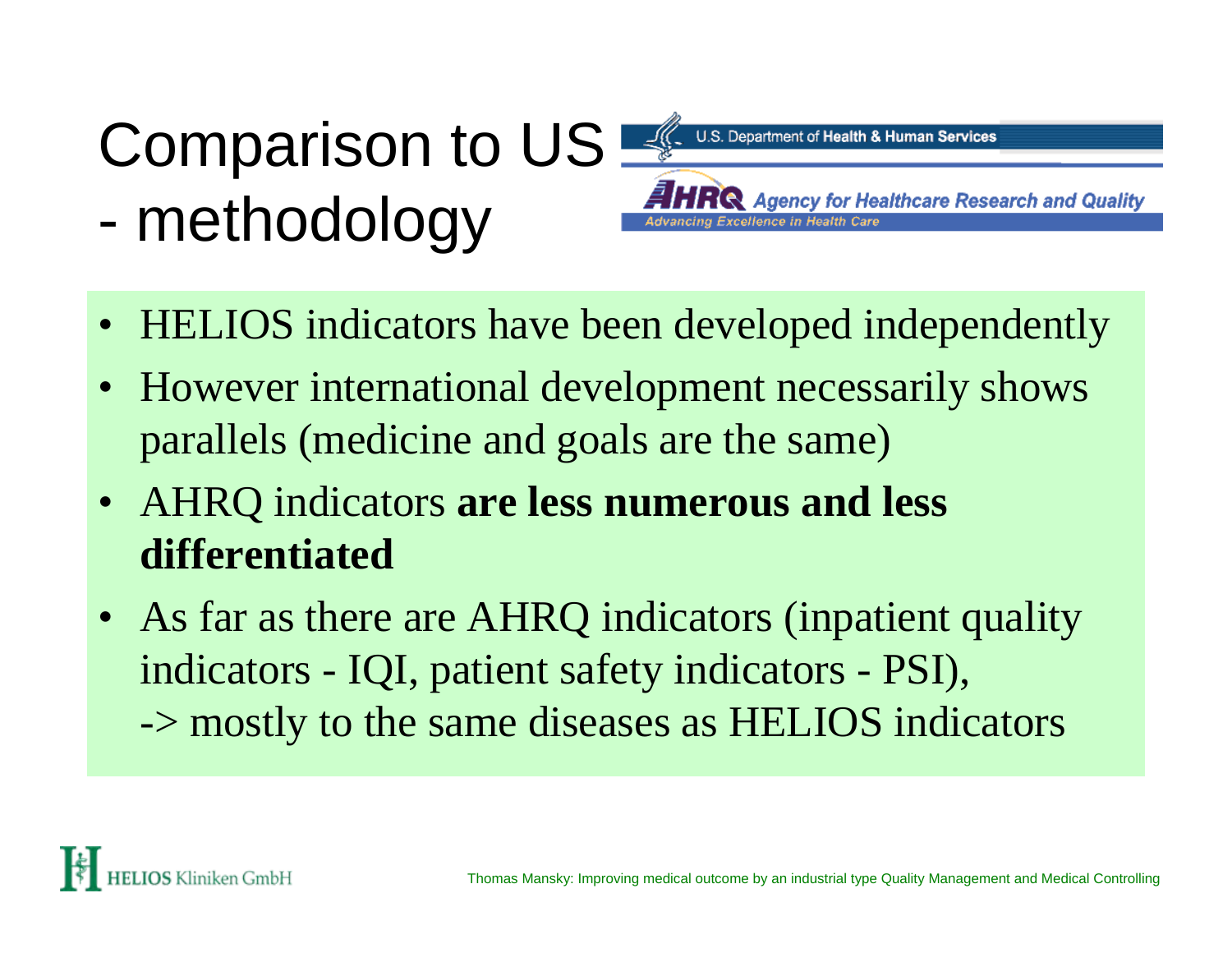## Comparison to US results

| Indicator                    | % change in in-hospital mortality |                     |  |  |  |  |  |
|------------------------------|-----------------------------------|---------------------|--|--|--|--|--|
|                              | <b>US</b>                         | Germany             |  |  |  |  |  |
|                              | Medicare 1998-                    | <b>HELIOS 2003-</b> |  |  |  |  |  |
|                              | 2003 (5 yrs.)                     | 2006 (3 yrs.)       |  |  |  |  |  |
| Pneumonia                    | $-15.2%$                          | $-26.2%$            |  |  |  |  |  |
| <b>Myocardial infarction</b> | $-18.4%$                          | $-18.1%$            |  |  |  |  |  |
| <b>Stroke</b>                | $-12.8%$                          | $-24.5%$            |  |  |  |  |  |
| Cong. heart failure          | $-30.1%$                          | $-24.2%$            |  |  |  |  |  |
| Aortic aneurysm              | $-7.0%$                           | $-13.3%$            |  |  |  |  |  |

Source: Thomas Mansky, Neue Methoden der Qualitätsmessung und des Qualitätsmanagements, in: Report Versorgungsforschung Band 1 – Monitoring der gesundheitlichen Versorgung in Deutschland. Köln, 2008, p. 149-170; the US data are based on Medicare Payment Advisory Commission (MEDPAC), Healthcare spending and the Medicare program. A data book, Washington DC 2005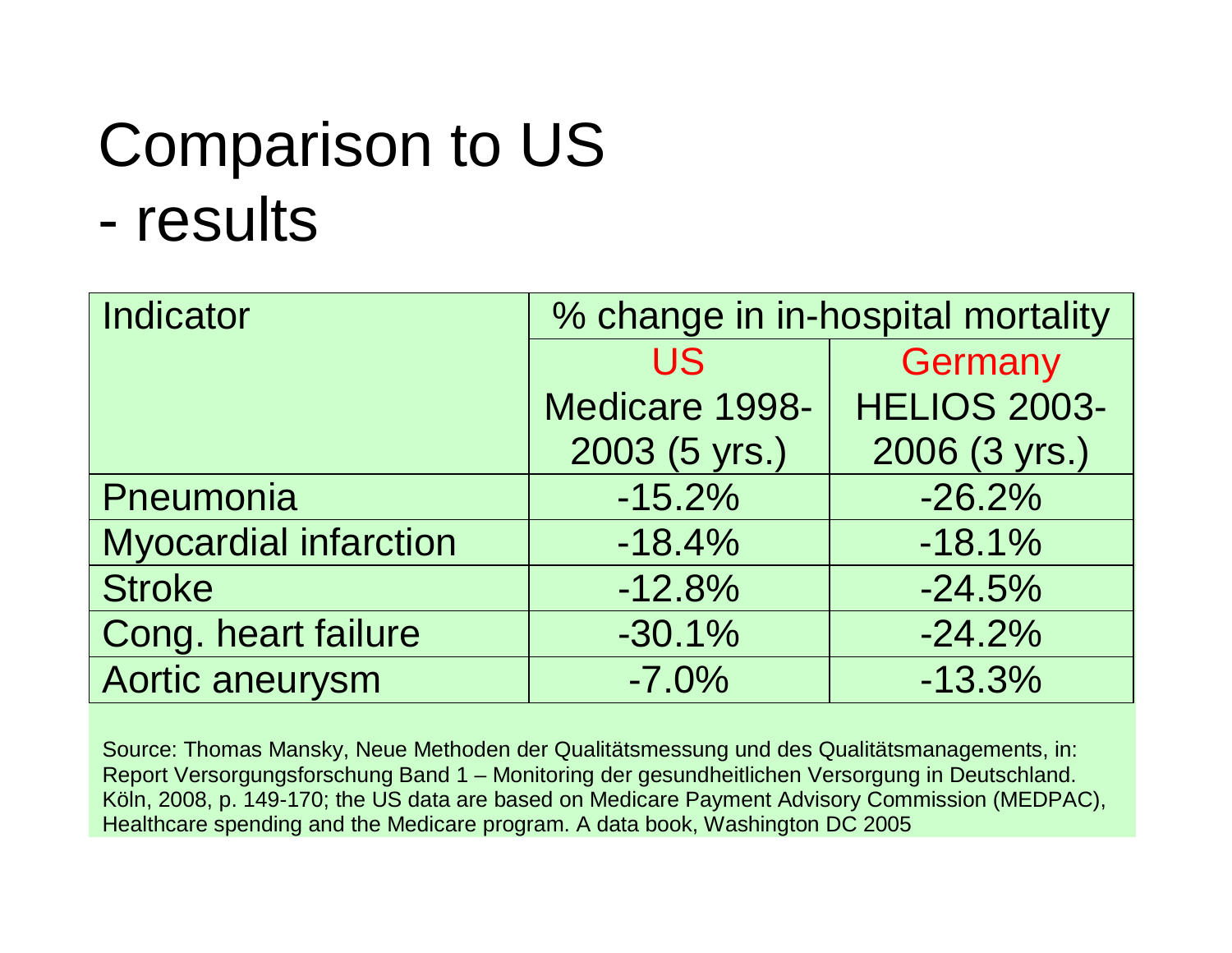## Switzerland



- Switzerland after a review of available systems has decided to introduce HELIOS quality indicators as a Swiss national quality indicator system Swiss view: HELIOS compared favourably to AHRQ
- Currently we are in close cooperation for transferring our system to Switzerland (different coding systems etc.)
- Swiss data is already available at the ministry (BAG)
- Introduction is scheduled for this summer
	- Thus, Swiss results will be available for comparison with HELIOS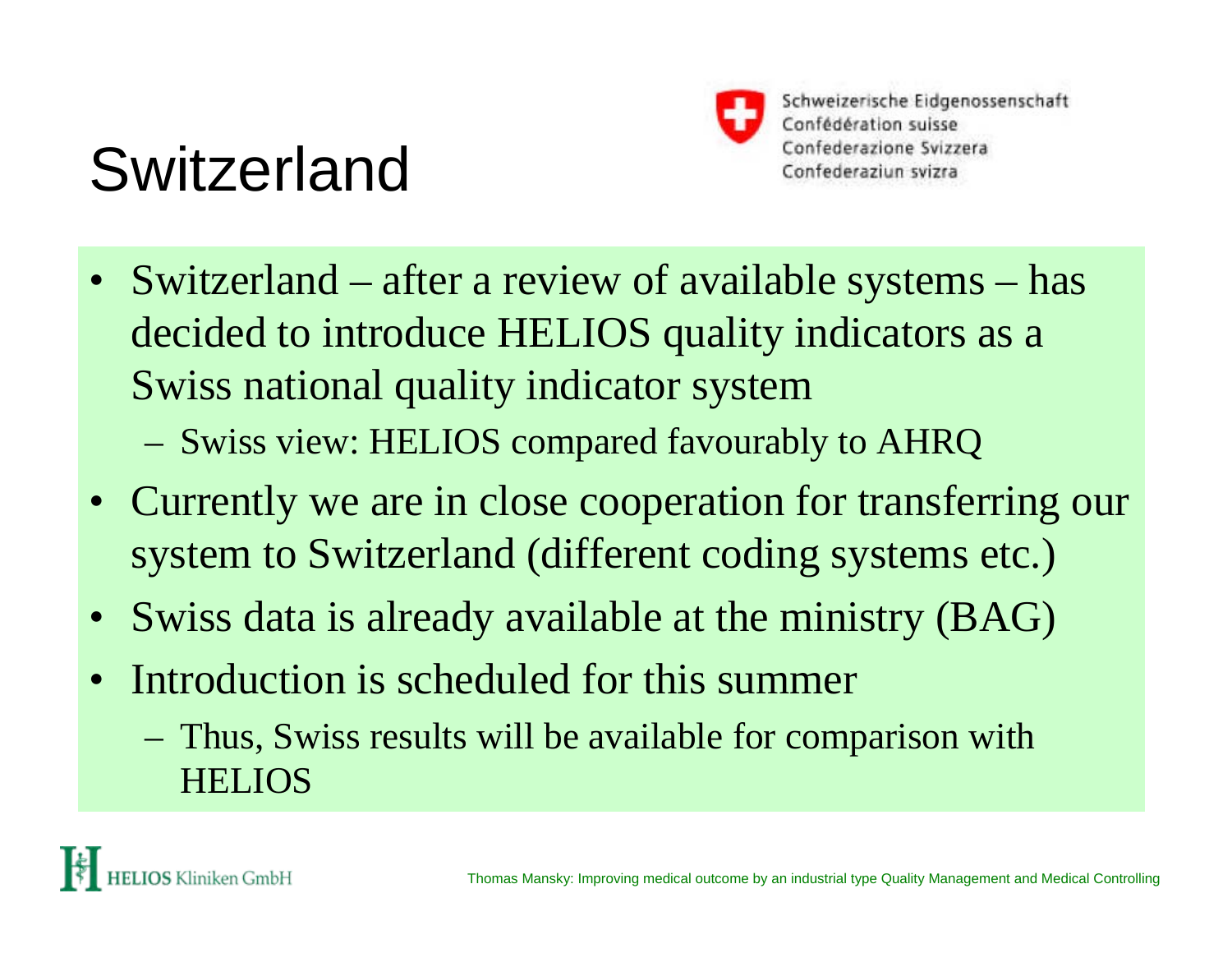### Extending the scope: QSR (quality assurance with routine data)



- The largest German sickness fund (AOK) together with HELIOS has developed a new system to derive quality indicators from routine insurance claim data
	- due to availibility of long term data and data from other sectors (outpatient, drugs …), the approach is much wider
	- patient careers can be followed over years (up to lifetime)
	- indicators for long term outcome can be measured !
- Complications identifiable by specific readmissions
	- e.g. replacement of an endoprothesis due to any reason, any time after first implantation
	- readmission due to deep vein thrombosis
	- re-operation after colon resection due to abscess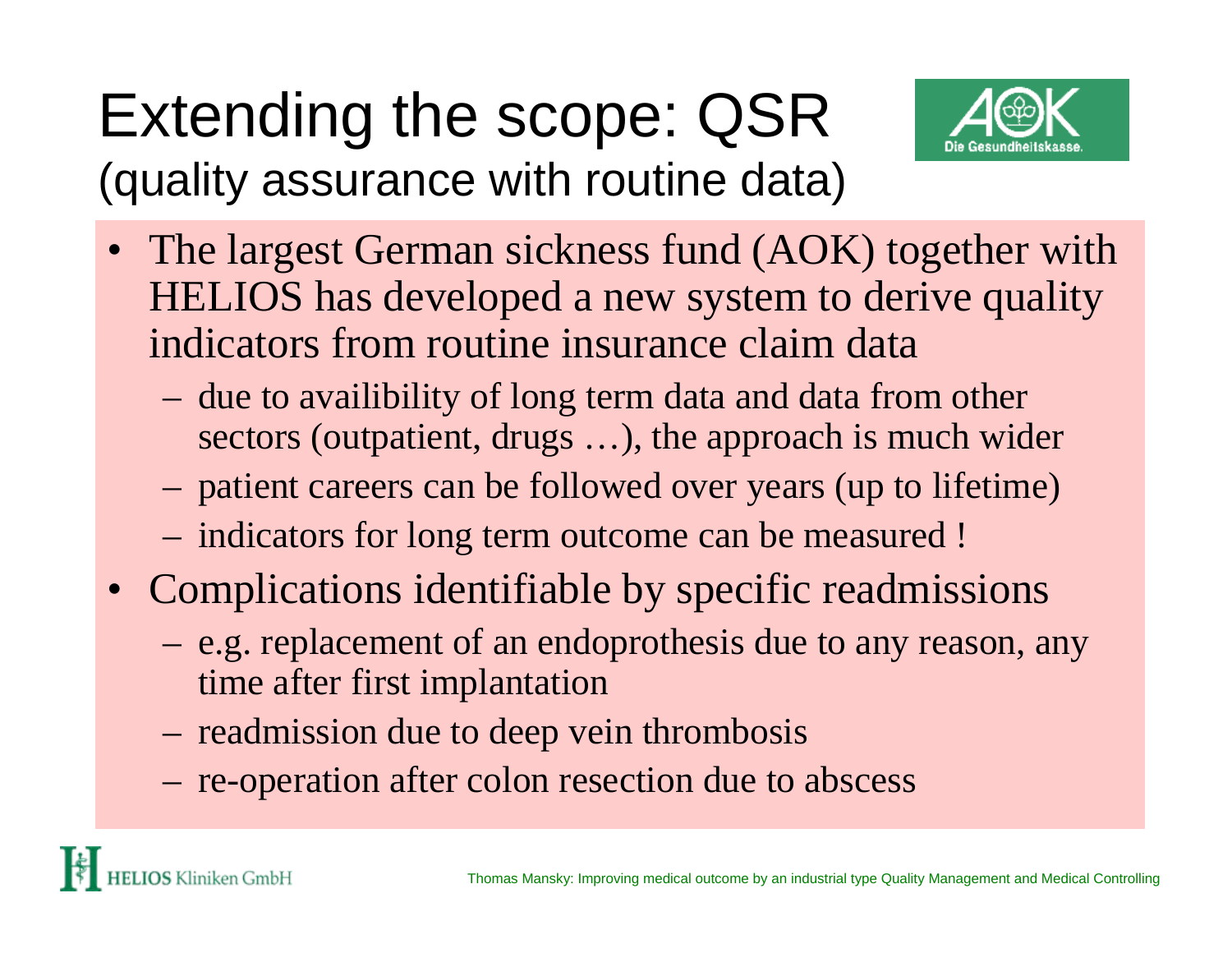QSR includes all hospitals with at least 4 AOK cases with a particular tracer indication

example: 90-daymortality after colorectal<sup>20</sup> cancer surgery in 1,026 hospitals (top with 95% CI; bottom: lower limit of 95% CI)





1026 Kliniken mit mindestens vier AOK-Patienten, sortiert nach 90-Tage-Sterblichkeit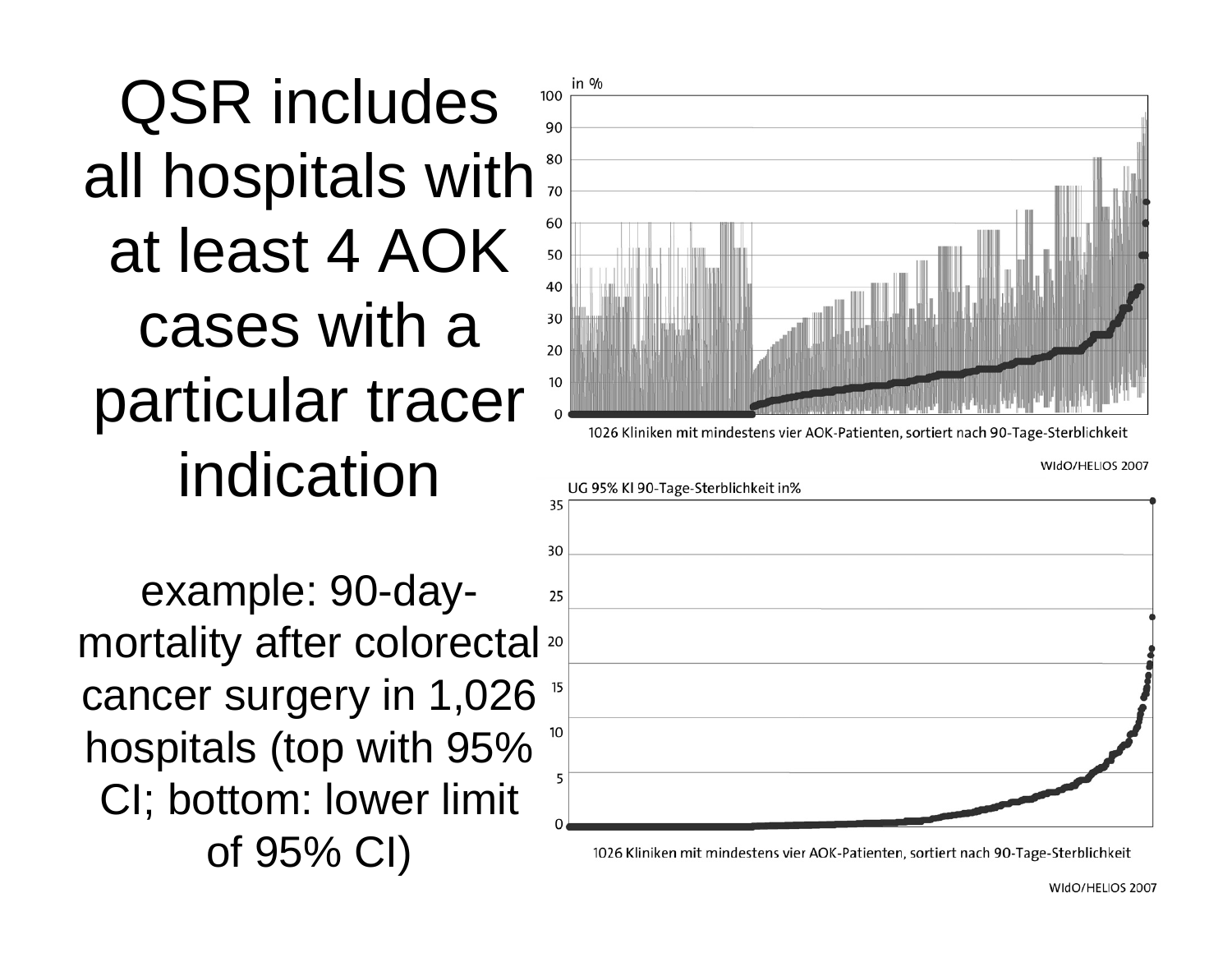### QSR: cross-sectional benchmarking Example HELIOS Klinik Berlin Buch, heart failure

- 1,411 hospitals in Germany treat heart failure patients
- 90-day mortality ratio in Berlin-Buch in 2005 was 0.54, which is on the 8th percentile
- $\bullet$  Such results have not ye<sup>t</sup> been available on a routine basis in Germany



SMR = standardized mortality ratio; here SMRs of German hospitals, ordered by value  $(1 = 1)$  German average)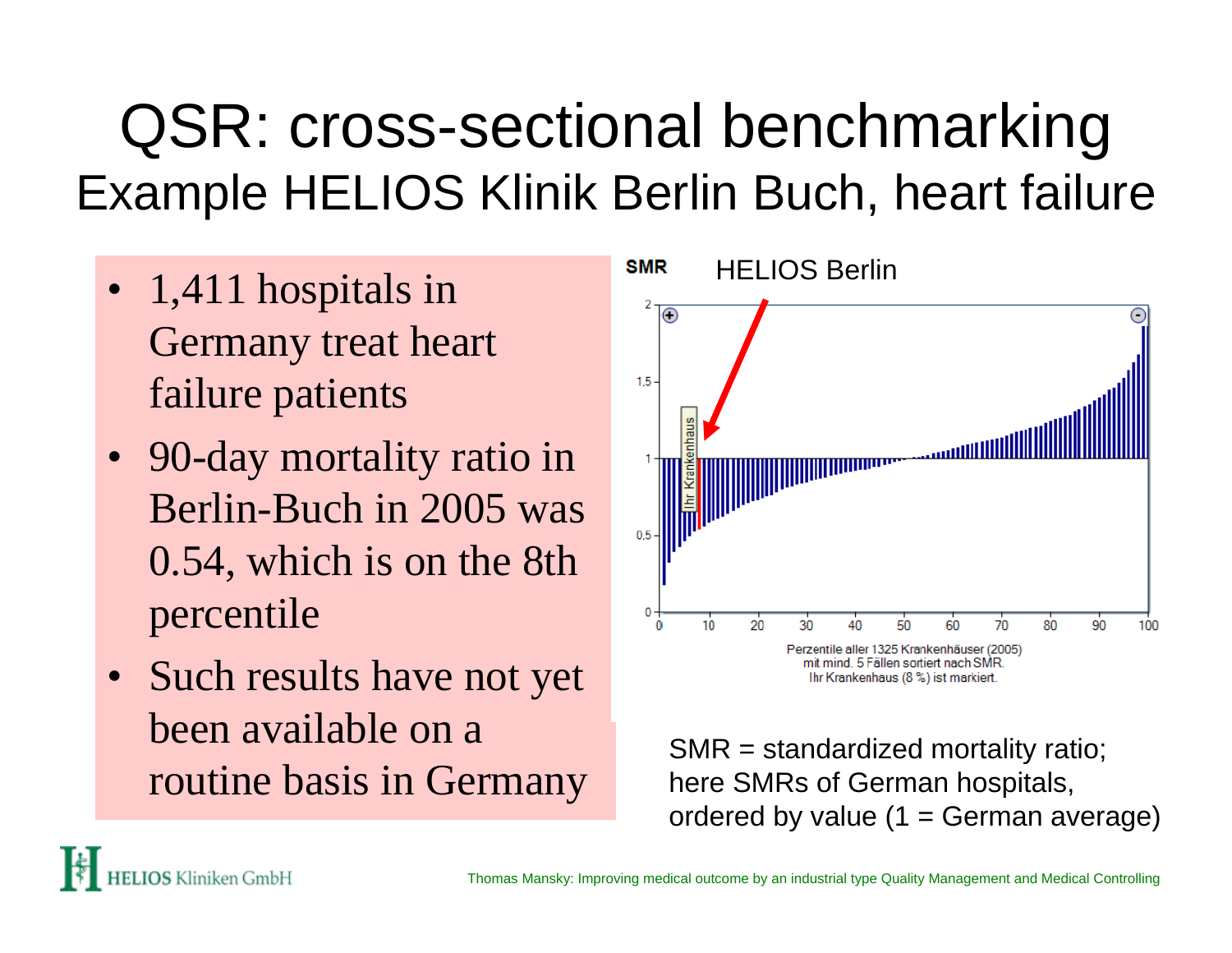### QSR: year-by-year vs. average Example HELIOS Klinik Berlin Buch, heart failure

- **HELIOS** quality management processes for heart diseases wereset up in 2003
- 90-day heart failure mortality in Buch declined well below theadjusted German average
	- 2003 to 2005 is currently available from AOK

% 90-day mortality



confidence interval Berlin-Buch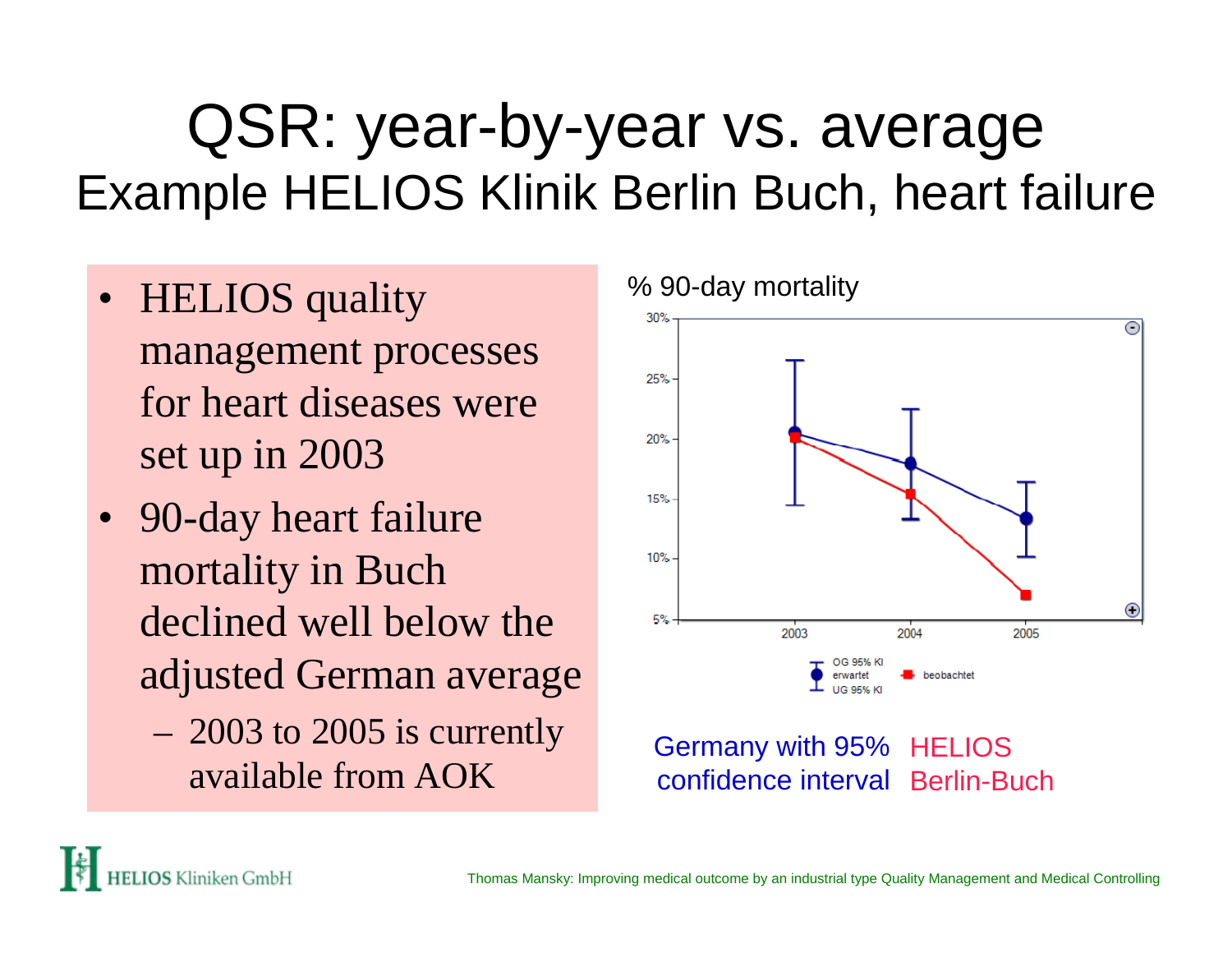### QSR: quality beyond discharge Example HELIOS Klinik Berlin Buch, heart failure

• Risk adjusted heart failure mortality in Berlin-Buch is notonly lower at discharge, but can still beobserved after 1 year % mortality at discharge, after 30-days, 90-days, 1 year



#### Germany with 95% HELIOS confidence interval Berlin-Buch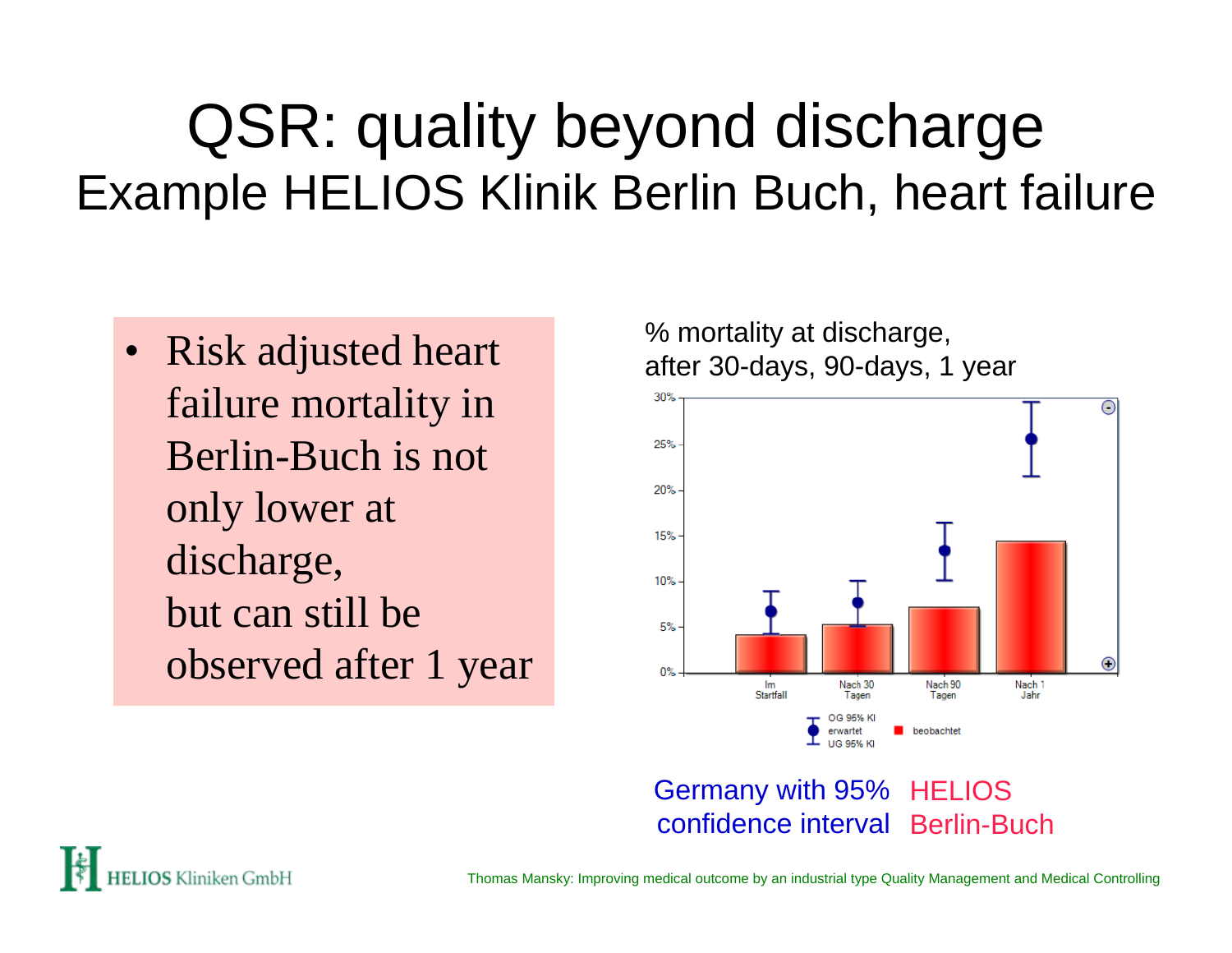### Comparison of three approaches

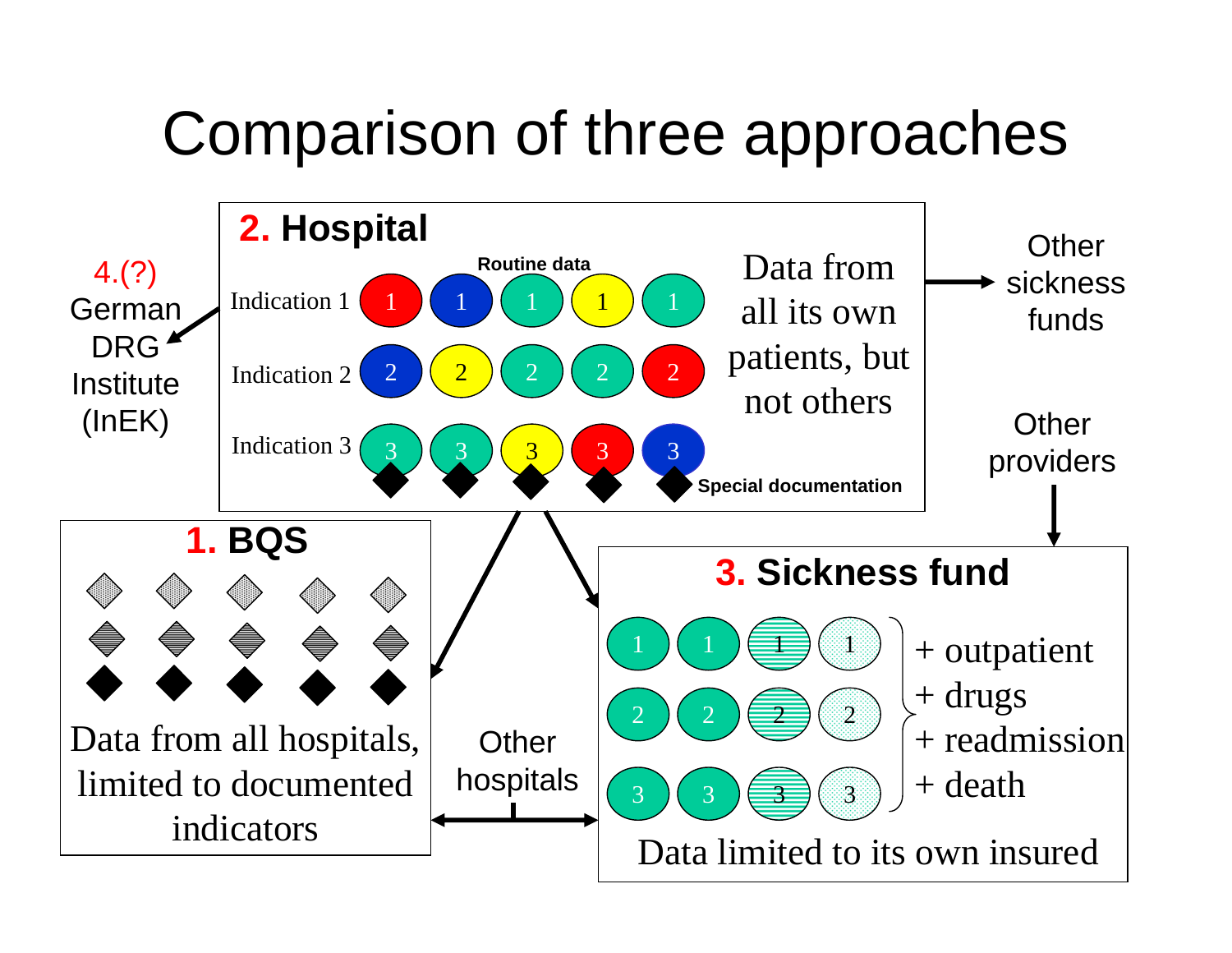### Disease Management Programs (since 2002)

- Compensate sickness funds for chronically ill better (make them attractive) = reduce faulty incentives to attract young & healthy
- Address quality problems by guidelines/ pathways
- Tackle trans-sectoral problems by "integrated" contracts for diabetes I/ II, asthma/ COPD, CHD, breast cancer
- = introduce Disease Management Programs meeting certain minimum criteria and compensate sickness funds for average expenditure of those enrolling

*double incentive for sickness funds: potentially lower costs + extra compensation! By end of 2007: 3.8 mn enrolled (5.5% of SHI insured)*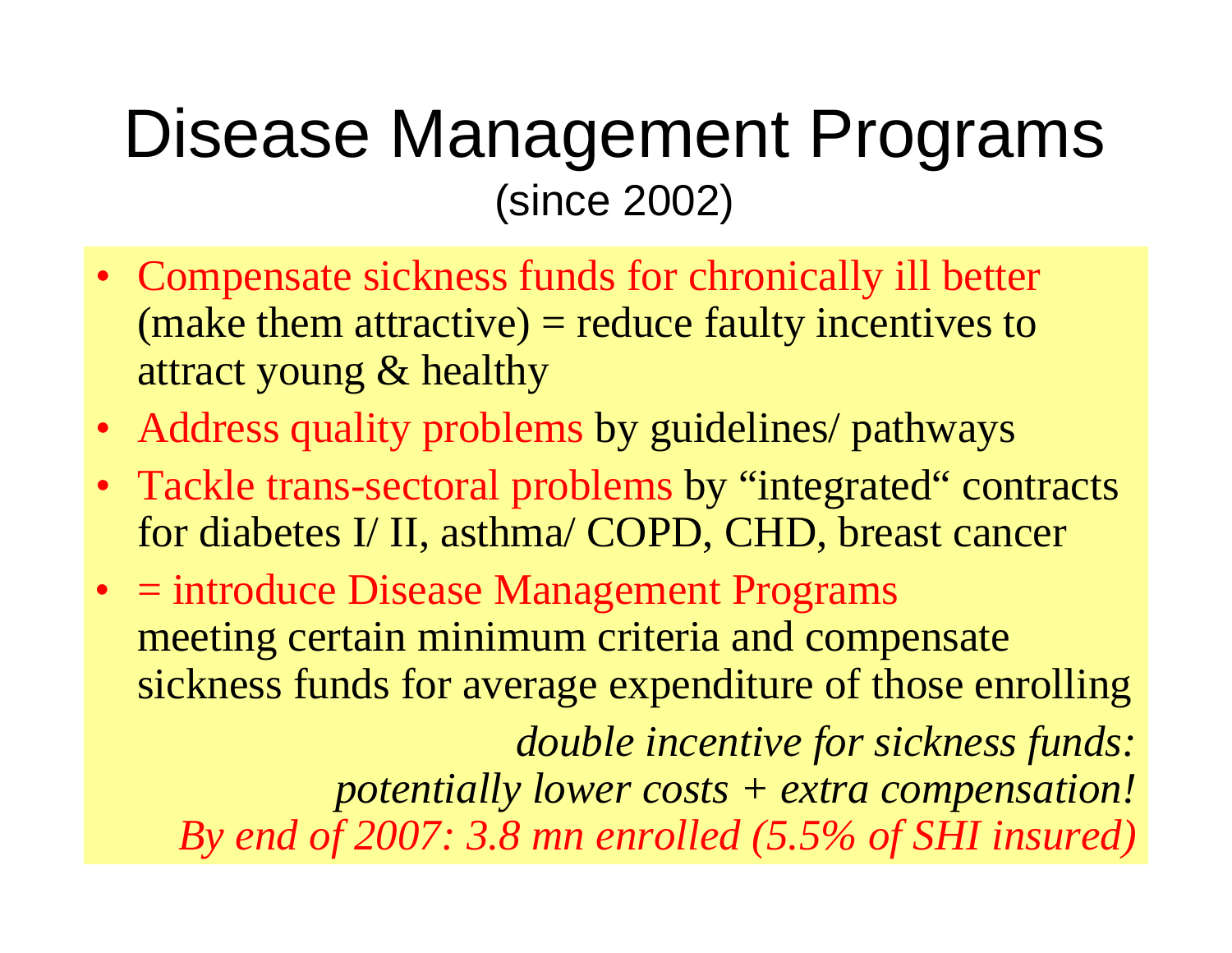#### DMP diabetes – first results (age- but not severity-adjusted; *not* from official evaluation with post-intervention no control group design)

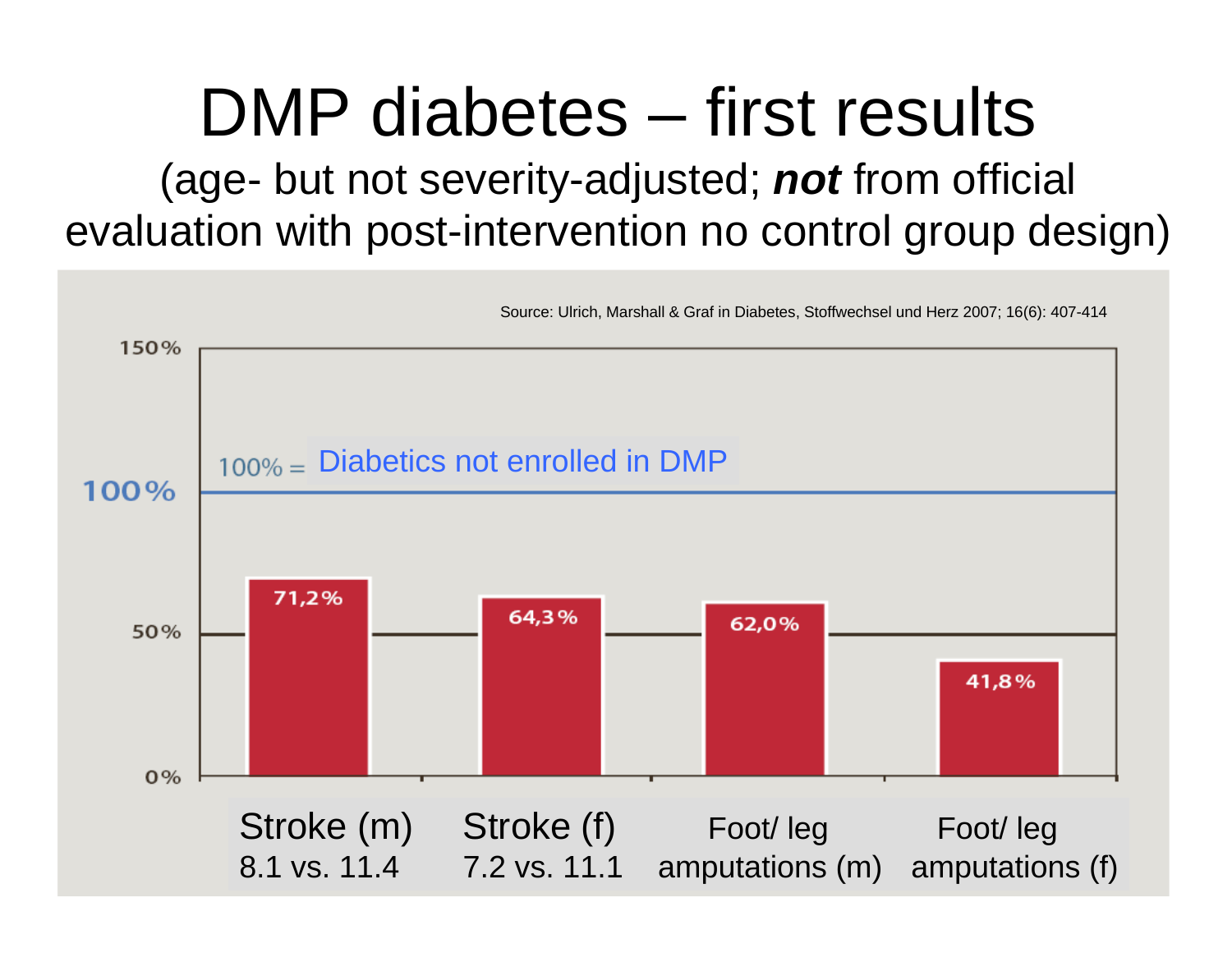### Evaluation of pharmaceuticals

- Federal Joint Committee (FJC; founded 2004) has task to group drugs according to equal effectiveness (-> same reference price)
- may commission an evaluation through its Institute for Quality and Eficiency in Healthcare (IQWiG; founded 2004)
- 2007 reform extended FJC's mandate to set maximum reimbursement price for drugs of superior effectiveness; necessitates costeffectiveness evaluation through IQWiG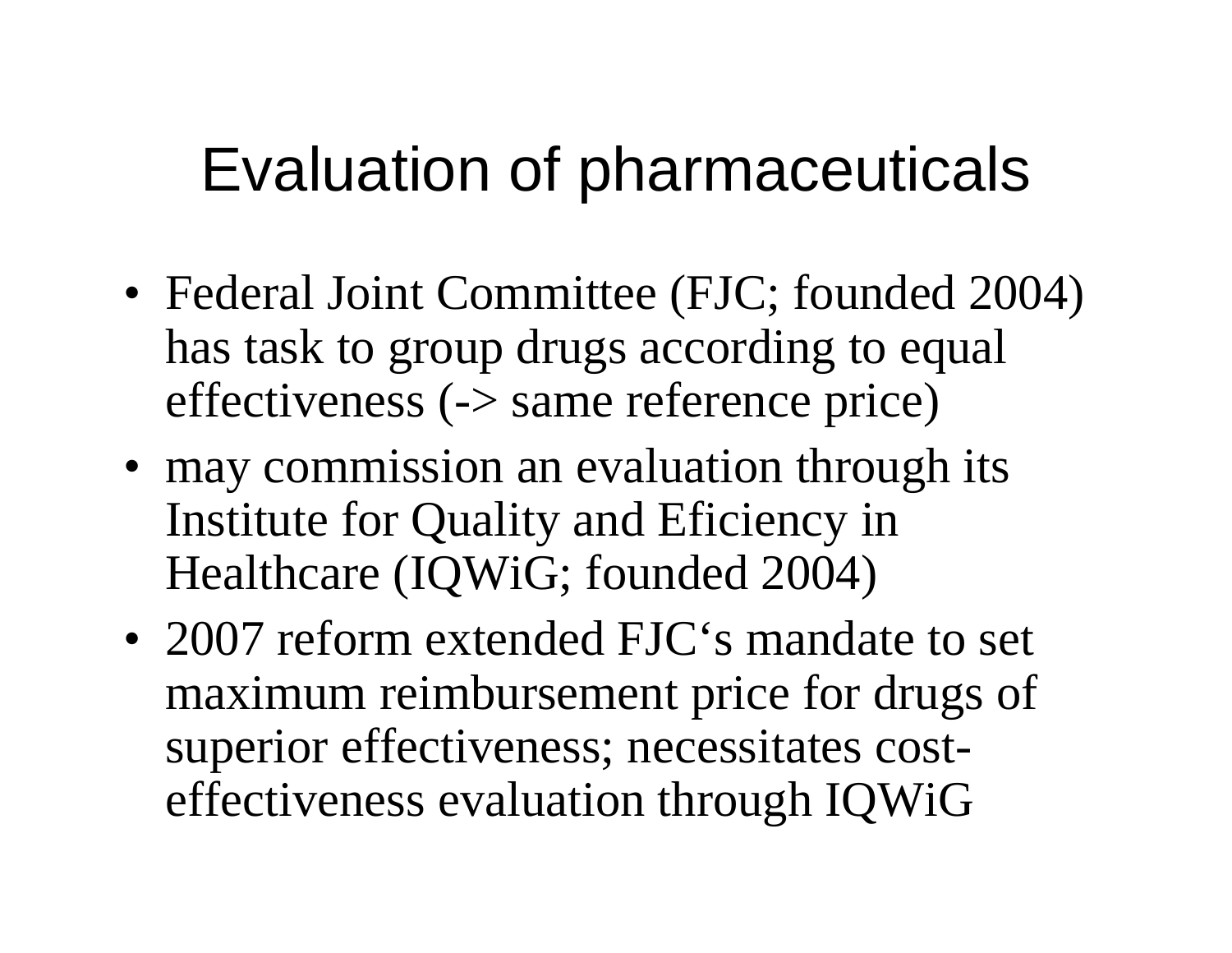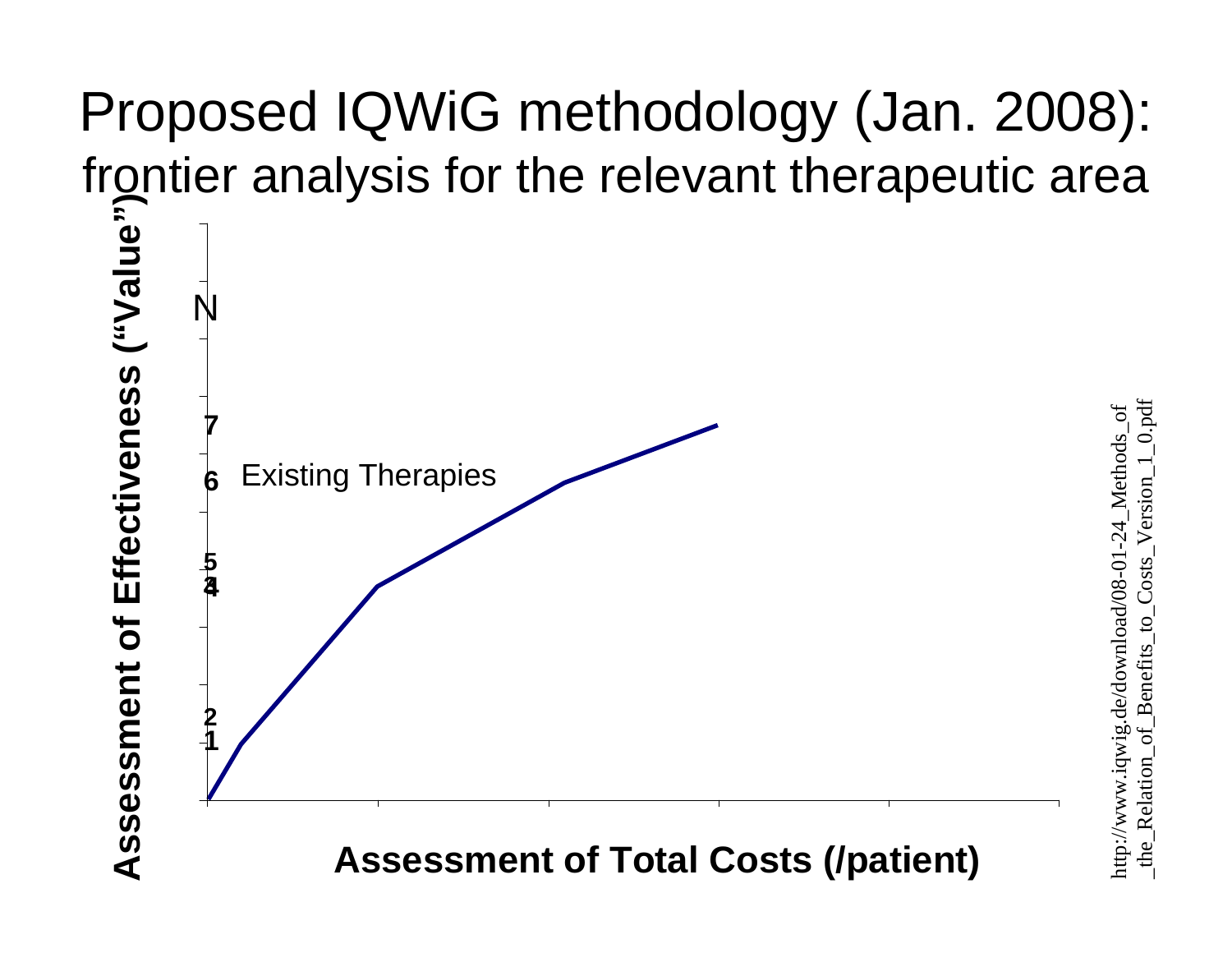

#### **Total Cost (/patient)**

\_the\_Relation\_of\_Benefits\_to\_Costs\_Version\_1\_0.pdfhttp://www.iqwig.de/download/08-01-24\_Methods\_of http://www.iqwig.de/download/08-01-24 Relation  $\mathsf{the}$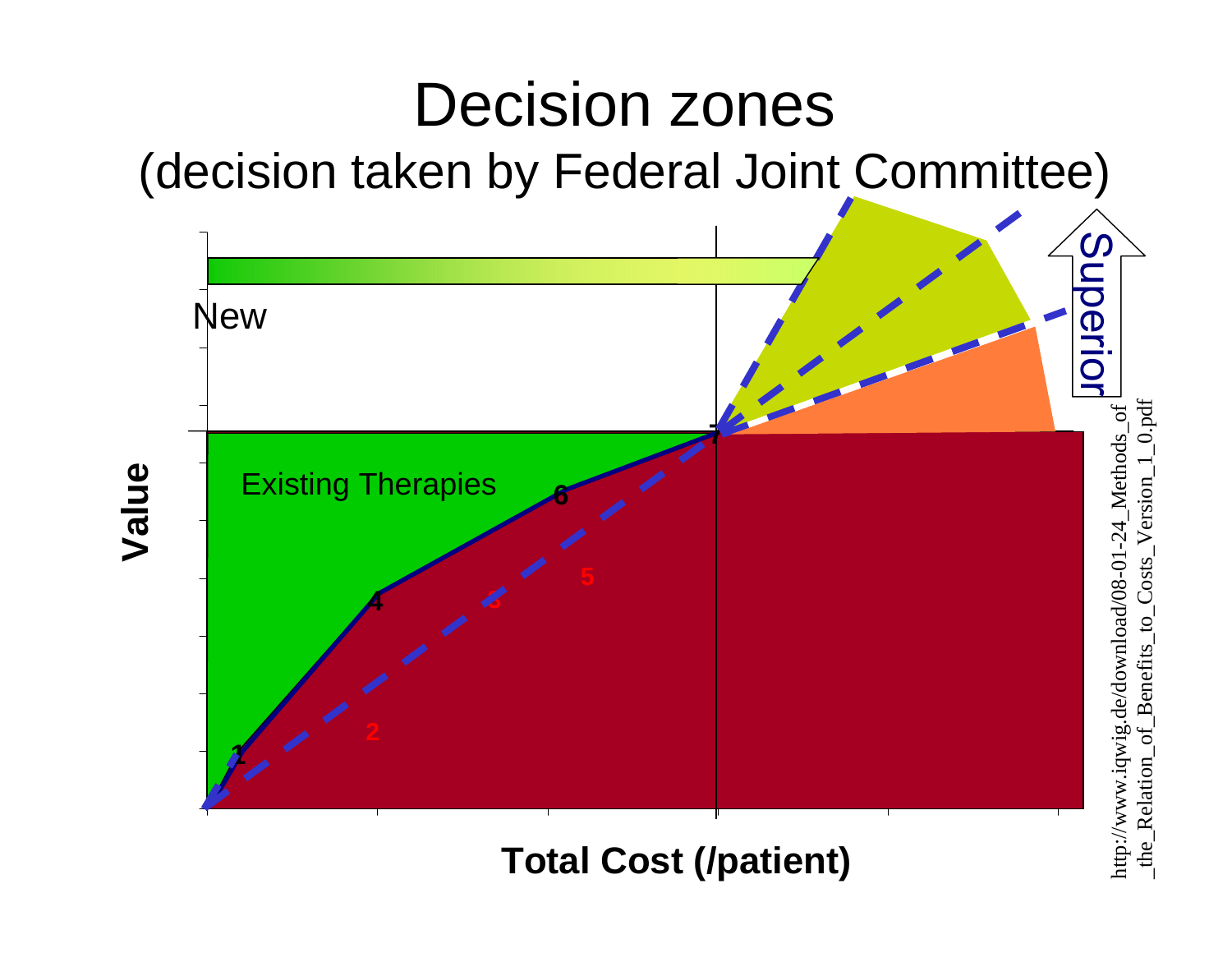# Conclusions

- Germany might have been slow with real quality innovations, but:
- Legal requirements provide framework for uniform approaches, providing benchmarking opportunities *(too little used, however)*
- Recently, IT improvements, better coding (DRGs!) and data availability have brought true innovative approches *(unfortunately usually not published internationally)*